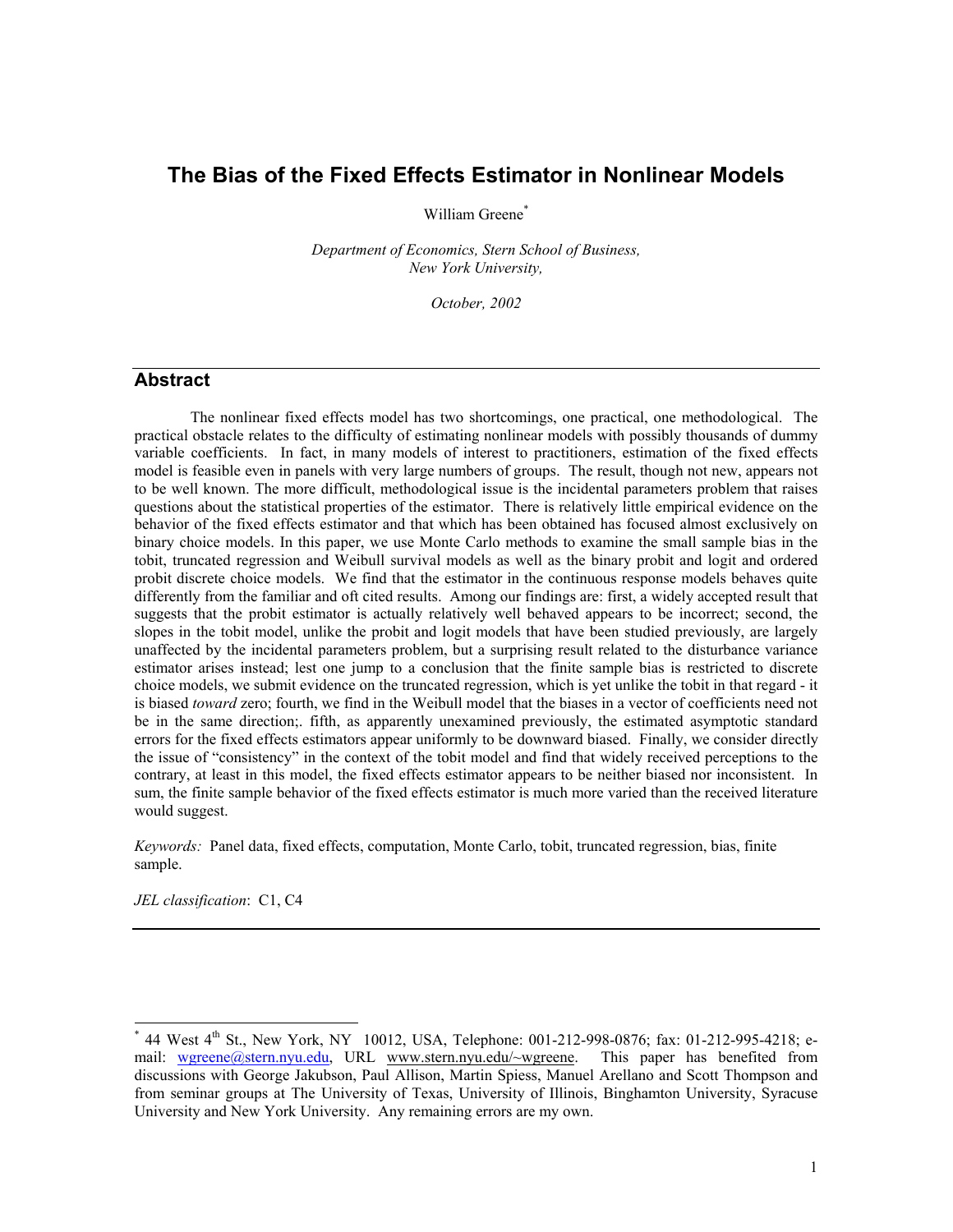# **1. Introduction**

In the analysis of panel data with nonlinear models, researchers often choose between a random effects and a fixed effects specification. The random effects model requires an unpalatable orthogonality assumption - consistency requires that the effects be uncorrelated with the included variables. The fixed effects model relaxes this assumption but the estimator suffers from the 'incidental parameters problem' analyzed by Neyman and Scott (1948) [see, also, Lancaster (2000)]. The fixed effects maximum likelihood estimator is inconsistent when *T*, the length of the panel is fixed. In the models that have been examined in detail, it appears also to be biased in finite samples. How serious these problems are in practical terms remains to be established - there is only a very small amount of received empirical evidence and very little theoretical foundation. [See, e.g., Maddala (1987) and Baltagi (2000).] Impressions to the contrary notwithstanding, Neyman and Scott did not establish that the fixed effects estimator would generally be biased in a finite sample; they found as a side result in their analysis of *asymptotic* efficiency that the maximum likelihood estimator of the variance in a fixed effects regression model had an exact expectation that was (*T*-1)/*T* times the true value. They provided no general results on small *T* bias. The only received analytic results in this regard are those for the binomial logit model established by Anderson (1973) and Hisao (1996). Other results on this phenomenon are based on Monte Carlo studies of binary choice estimators. [See, e.g., Heckman (1981a) and Katz (2001).]

There is an extensive literature on semiparametric and GMM approaches for some panel data models with latent heterogeneity [see, e.g., Manski (1987), Charlier et al. (1995), Chen et al. (1999), Honoré and Kyriazidou (2000) and Honoré and Lewbel (2002).] Among the practical limitations of these estimators is that although they provide estimators of the primary slope parameters, they usually do not provide estimators for the full set of model parameters and thus preclude computation of marginal effects, probabilities or predictions for the dependent variable. (Indeed, some estimation techniques which estimate only the slope parameters and only "up to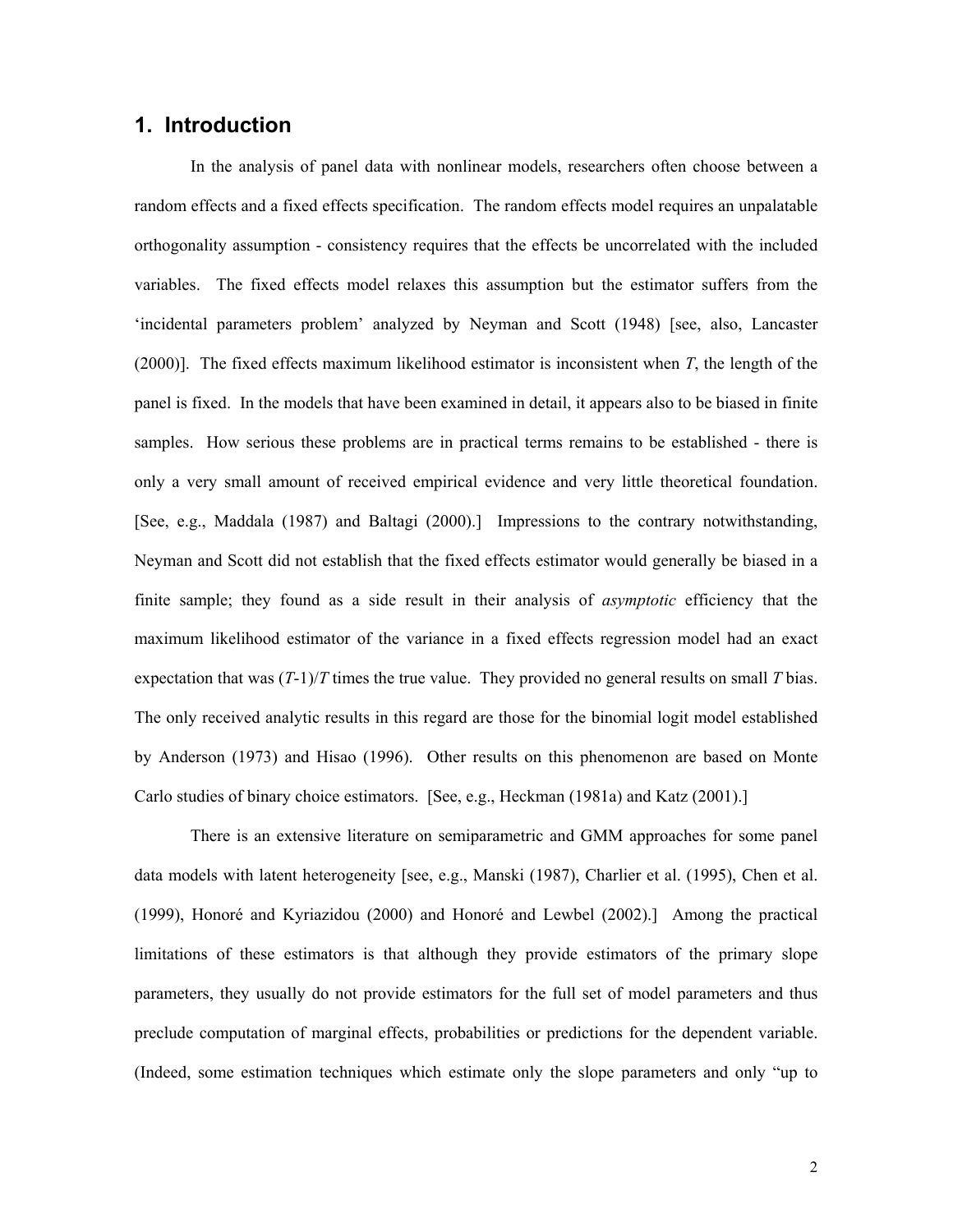scale" provide essentially only information about signs of coefficients and classical ("yes or no") statistical significance of variables in the model..) In contrast, the fixed effects estimator is a full information estimator that, under its assumptions, provides results for all model parameters including the parameters of the heterogeneity. In spite of its shortcomings, the fixed effects estimator has some virtues which suggest that it is worth a detailed look at its properties. This study will examine the behavior of the estimator in a variety of nonlinear models.

Most of the results in the literature are qualitative in nature. One widely cited piece of empirical evidence is Heckman's (1981b) Monte Carlo study of the probit model in which he found that the small sample bias of the estimator appeared to be surprisingly small. However, his study examined a very narrow range of specifications, focused only on the probit model and, did not, in fact, examine a fixed effects model. Heckman analyzed the bias of the fixed effects *estimator* in a random effects *model* – his analysis included the orthogonality assumption noted earlier. In spite of its wide citation, Heckman's results are of limited usefulness for the case in which the researcher contemplates the fixed effects estimator precisely because the assumptions of the random effects model are inappropriate. Moreover, our results below are sharply at odds with Heckman's (even with his specification).

Analysisof the fixed effects model has focused on binary choice models.<sup>1</sup> The now standard result is that the fixed effects estimator is inconsistent and substantially biased *away* from zero when group sizes are small, with a bias that diminishes with increasing group size. We will consider some additional aspects of the estimator. First, the two binary choice estimators that have been examined heretofore are narrow cases. Recent research has been based on an increasing

l

<span id="page-2-0"></span> $<sup>1</sup>$  The model has been studied intensively in the recent literature. A partial list of only the most recent studies</sup> of the probit model includes Arellano and Honoré (2001), Cerro (2002), Chen et al. (1999), Hahn (2001), Katz (2001), Laisney and Lechner (2002), Lancaster (1999), and Magnac (2002).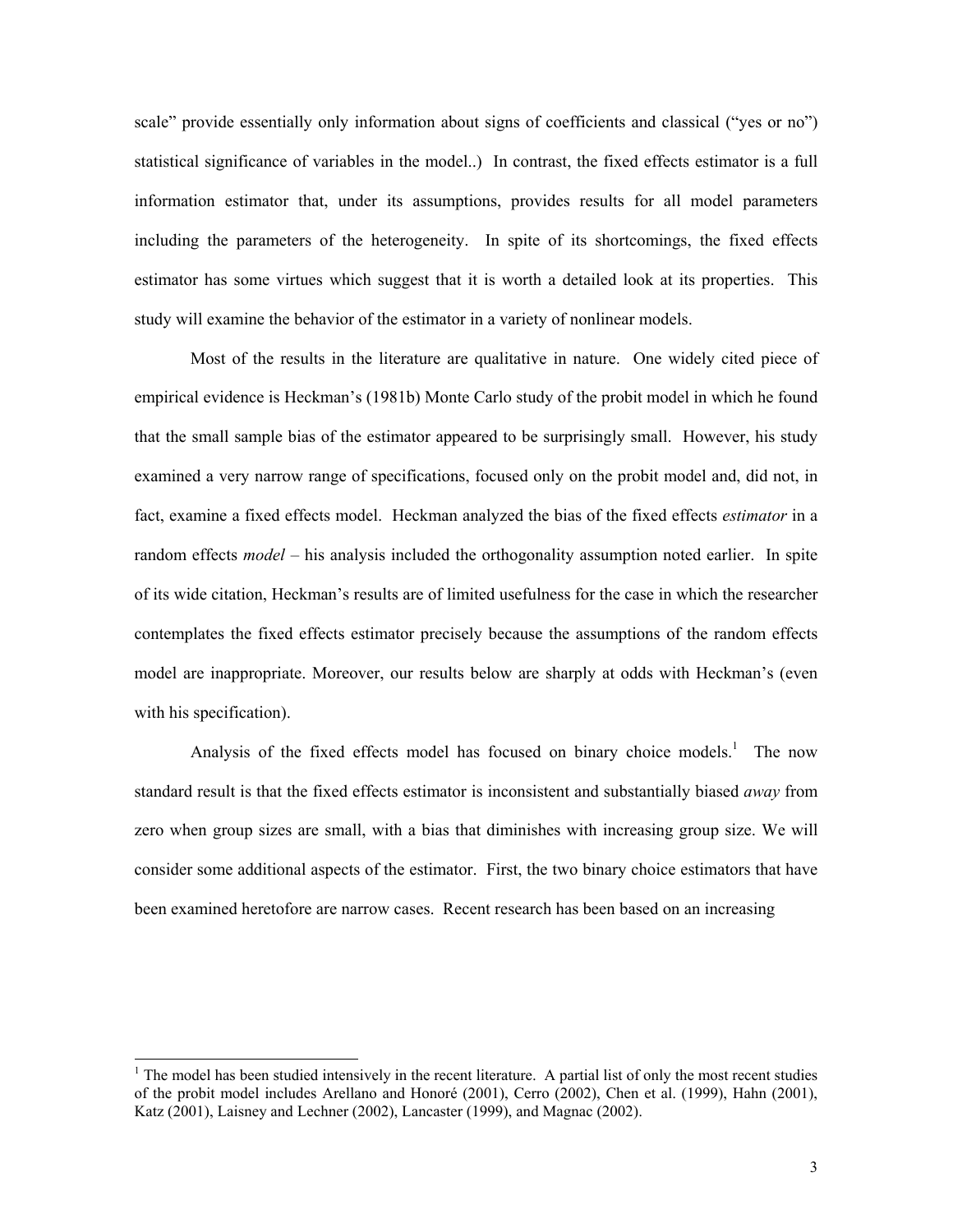availability of high quality panel data sets and on models that extend well beyond binary choice. There is little received evidence on the behavior of the fixed effects estimator in other models. We will focus on three, the tobit and truncated regression models for limited dependent variables and the Weibull model for survival (duration) data. In the case of the tobit model, a surprising result emerges that would be overlooked by the conventional focus on slope estimators. In brief, the slope estimators in the tobit model appear not to be affected by the incidental parameters problem. But, the problem shows up elsewhere, in the estimated disturbance variance. The truncated regression model behaves quite differently. In this case, both the slopes and the variance are attenuated. No general pattern can be asserted, however. In the Weibull model, two slope coefficients are biased in opposite directions.

This study is organized as follows: We begin in Section 2 with a general specification for nonlinear models with fixed effects. Save for a few well known cases, the potentially huge number of parameters presents a practical problem for estimation of this model. In these few cases, it is possible to condition the constants out of the model, and base estimation of the main parameters on the conditional likelihood. In most cases, this is not possible; for maximum likelihood estimation, all parameters must be estimated simultaneously. Though it appears not to be widely known, in most cases, it is actually possible to estimate the full parameter vector even in models for which there is no conditional likelihood which is free of the nuisance parameters. Some details on computation of the estimator are sketched in Section 2. Section 3 contains two Monte Carlo studies of the fixed effects estimator. We first revisit Heckman's (1981b) study of the probit model as well as the other familiar result, that for the binary logit model. Another discrete choice model that has not been examined previously, the ordered probit model, is examined here as well. An additional question considered in this study has not been addressed previously. Given that the fixed effects estimator is problematic, is it best to ignore the heterogeneity, use a random effects estimator, or use the fixed effects estimator in spite of its shortcomings? The second study considers the tobit and truncated regression models and the Weibull model for censored duration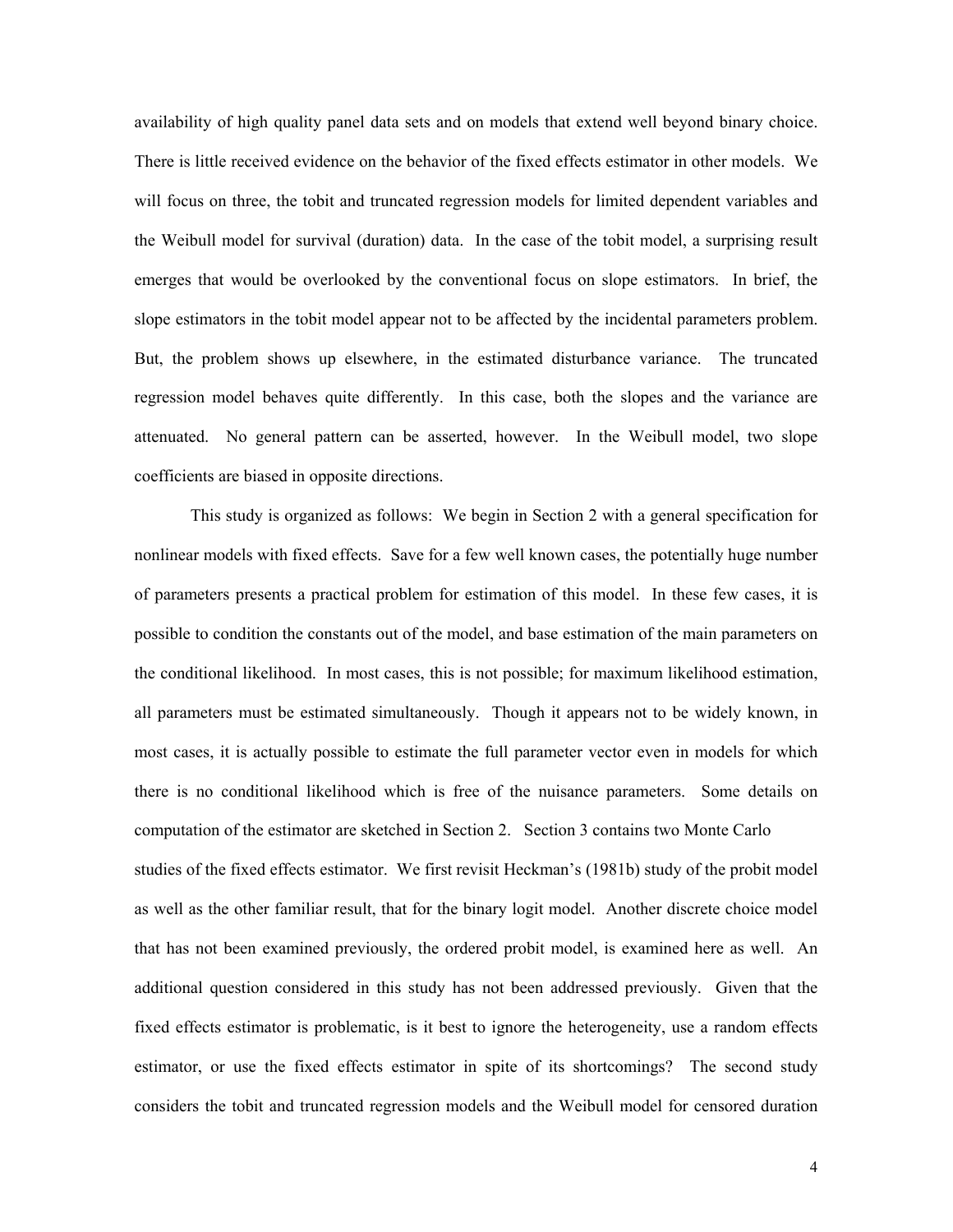data. Here, we are interested not only in the slope estimators, but the variance estimator and the estimators of marginal effects. We will also examine the estimated standard errors in the fixed effects models. Some conclusions are drawn in Section 4.

The end result of this study is that the fixed effects estimator displays a much greater variety of behavior than suggested in the received literature. Some of the main conclusions of this paper are as follows: First, save for some well documented cases, such as the Poisson model, in which there actually is no incidental parameters problem, the skepticism about the fixed effects estimator is only broadly appropriate. We find that for a wider range of cases for the models that have already been examined in the literature, the estimator is indeed biased, and in a few instances, substantially so even when *T* is fairly large. Second, Heckman's encouraging results for the probit model appear to be incorrect. However, ignoring heterogeneity (in a probit model) is not necessarily worse than using the fixed effects estimator to account for it. But, using the random effects estimator is worse. Third, the slope estimators in the tobit model do not appear to be affected by the incidental parameters problem. This is an unexpected result, but it must be tempered by a finding that the variance estimator is so affected. The variance estimator in the tobit model is a crucial parameter for inference and analysis purposes. On the other hand, the bias in the variance estimator appears to fall fairly quickly with increasing *T*. Even given this additional result, one must look a bit more closely. The marginal effects in the tobit model are much less biased than one might expect. We also find that in cases in which the expected biases in the slope estimators do emerge, it is away from zero, but at the same time, the estimated standard errors appear to be biased toward zero. The truncated regression model and Weibull models display various patterns that would not be predicted by already received results. Finally, a closer look at the tobit model suggests that in contrast to the widely accepted result, the fixed effects estimator in this one case appears to be consistent as well as unbiased.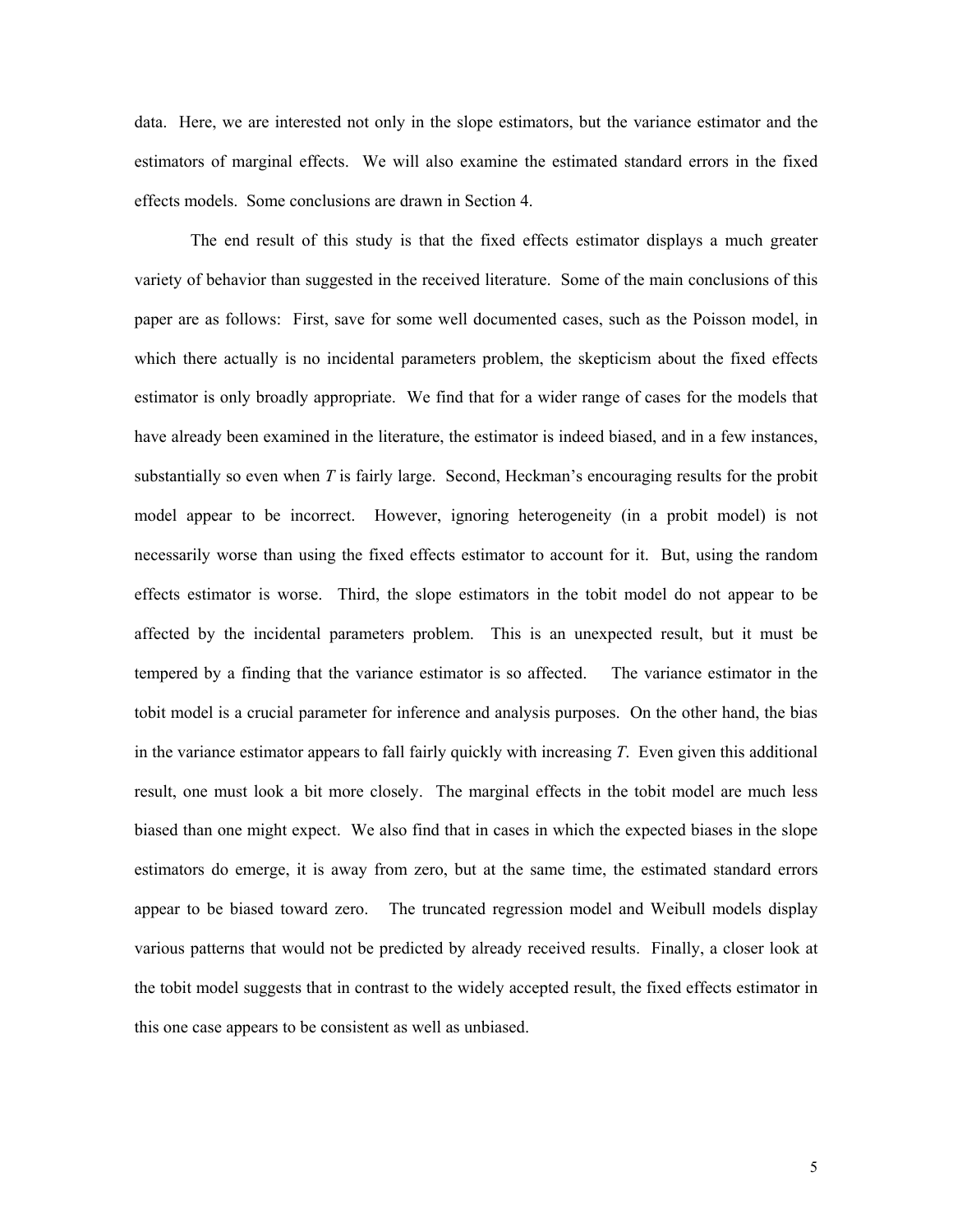### **2. The Fixed Effects Model and Estimator**

We consider a nonlinear model defined by the density for an observed random variable,  $y_{ij}$ ,

$$
f(y_{it} | \mathbf{x}_{i1}, \mathbf{x}_{i2}, \dots, \mathbf{x}_{i,Ti}) = g(y_{it}, \beta' \mathbf{x}_{it} + \alpha_i, \theta)
$$

where  $\beta$  is the vector of slopes,  $\theta$  is a vector of ancillary parameters such as a disturbance standard deviation, an overdispersion parameter in the Poisson model or the threshold parameters in an ordered probit model. We will leave for future research models with dynamic effects;  $y_{i,t-1}$  does not appear on the right hand side of the equation. [See, e.g., Arellano and Bond (1991), Arellano and Bover (1995), Ahn and Schmidt (1995), Orme (1999), Heckman (1978, 1981a), Heckman and MaCurdy (1980), Hahn (2001), Honoré and Kyriazidou (2000)]. The fixed effects model presents two disadvantages. In a few cases, it is possible to condition the possibly large number of constants out of the model, and base estimation of β and θ on a conditional likelihood. But, in most cases, this is not possible; for maximum likelihood estimation, all parameters must be estimated simultaneously. [There are no general results. Lancaster (2000) catalogs those which have been derived.] Though it appears not to be widely known, as discussed below, in most cases, it is actually possible to compute the full parameter vector even in models for which there is no conditional likelihood which is free of the nuisance parameters. Second, because of the incidental parameters problem, the unconditional fixed effects estimator is inconsistent - the asymptotic variance of the estimator of β does not converge to zero as *N* increases. Moreover, with fixed group sizes, *T*, there appears to be a significant small sample bias in the estimator. The familiar evidence in this regard is limited to the probit and logit models. (We find, in passing, that the same effect is observed in the ordered probit model.) We will examine the effect further in the context of three models that have continuous dependent variables, the tobit and truncated regression and Weibull duration models. Our results are considerably different from the familiar findings. We will also examine the behavior of the estimator of the asymptotic standard errors for the slope estimators.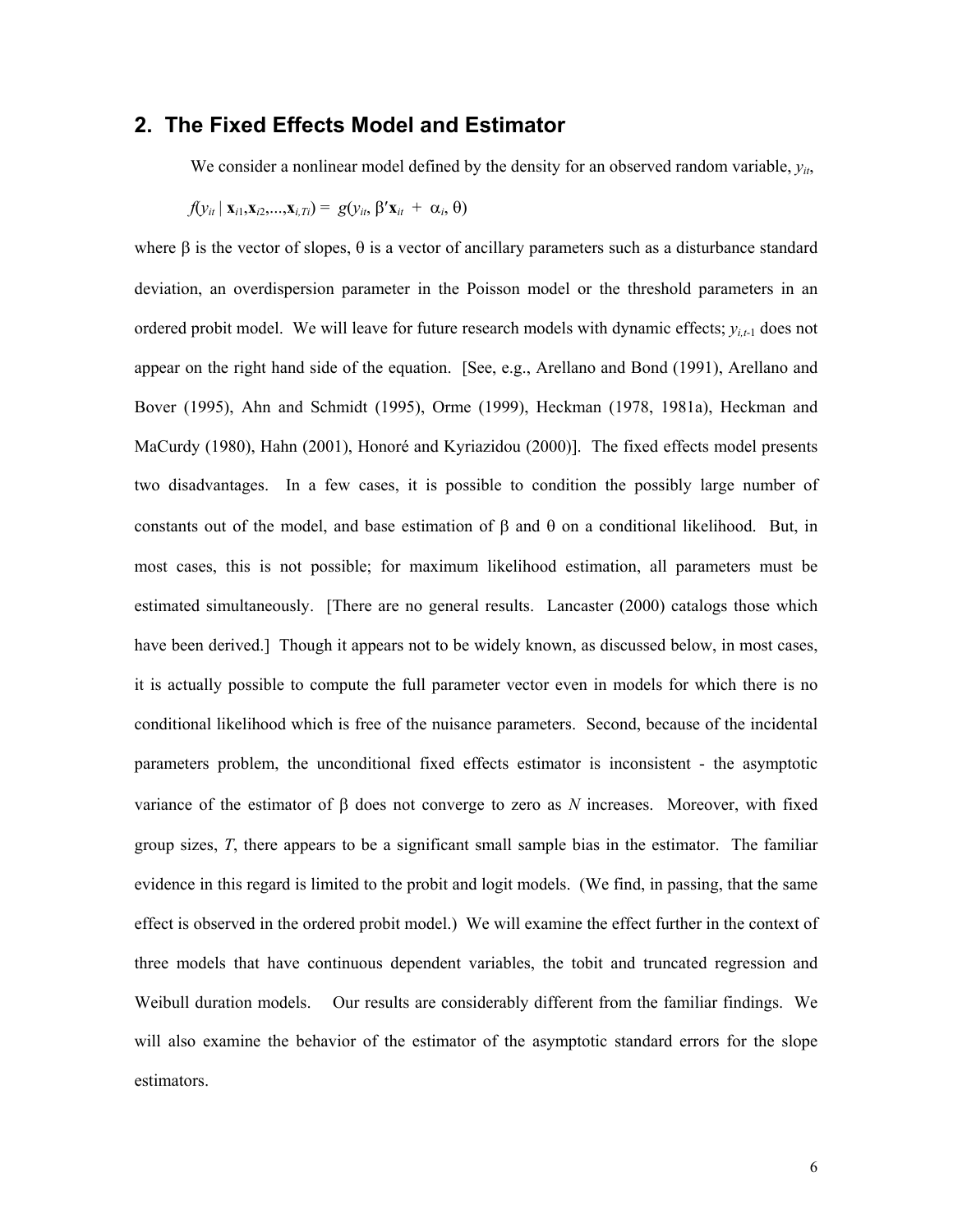#### **2.1. Computation of the Fixed Effects Maximum Likelihood Estimator**

The log likelihood function for a sample of *N* repeated observations on group *i* is

$$
\text{log}L = \sum_{i=1}^{N} \bigg[ \sum_{t=1}^{T_i} \log g(y_{it}, \beta' \mathbf{x}_{it} + \alpha_i, \theta) \bigg].
$$

The likelihood equations for  $\beta$ ,  $\theta$ , and  $\alpha = [\alpha_1, \dots, \alpha_N]'$ ,

$$
\partial \log L / \partial [\beta' \quad \theta' \quad \alpha'] = 0 ,
$$

generally do not have explicit solutions for the parameter estimates in terms of the data and must be solved iteratively. In principle, maximization can proceed simply by creating and including a complete set of dummy variables in the model. But, the proliferation of nuisance (incidental) parameters (constant terms) which increase in number with the sample size, ultimately renders conventional gradient based maximization of this likelihood infeasible.

### **2.2. Conditional Estimation**

In the linear case, regression using group mean deviations sweeps out the fixed effects. The *K* slope parameters are estimated by within group least squares, a computation of order *K*, not *N*. A few analogous cases of nonlinear models have been developed, such as the binomial logit model,

$$
g(y_{it}, \beta' \mathbf{x}_{it} + \alpha_i) = \Lambda[(2y_{it} - 1)(\beta' \mathbf{x}_{it} + \alpha_i)]
$$

<span id="page-6-0"></span>where Λ(*z*) = exp(*z*)/[1+exp(*z*)]. [See Chamberlain (1980), Rasch (1960), Krailo and Pike (1984), and Greene (2003, Chapter 21) for details.] In this case,  $\Sigma_{v}$ <sub>*it*</sub> is a minimal sufficient statistic for  $\alpha_i$ , and estimation in terms of the conditional density provides a consistent estimator of β. Three other commonly used models that have this property are the Poisson and negative binomial regressions forcount data [see Hausman, Hall, and Griliches  $(1984)$ , Cameron and Trivedi (1998), Allison (2000), Lancaster (2000) and Blundell, Griffith and Windmeijer (2002)] and the exponential regression model for a continuous nonnegative variable,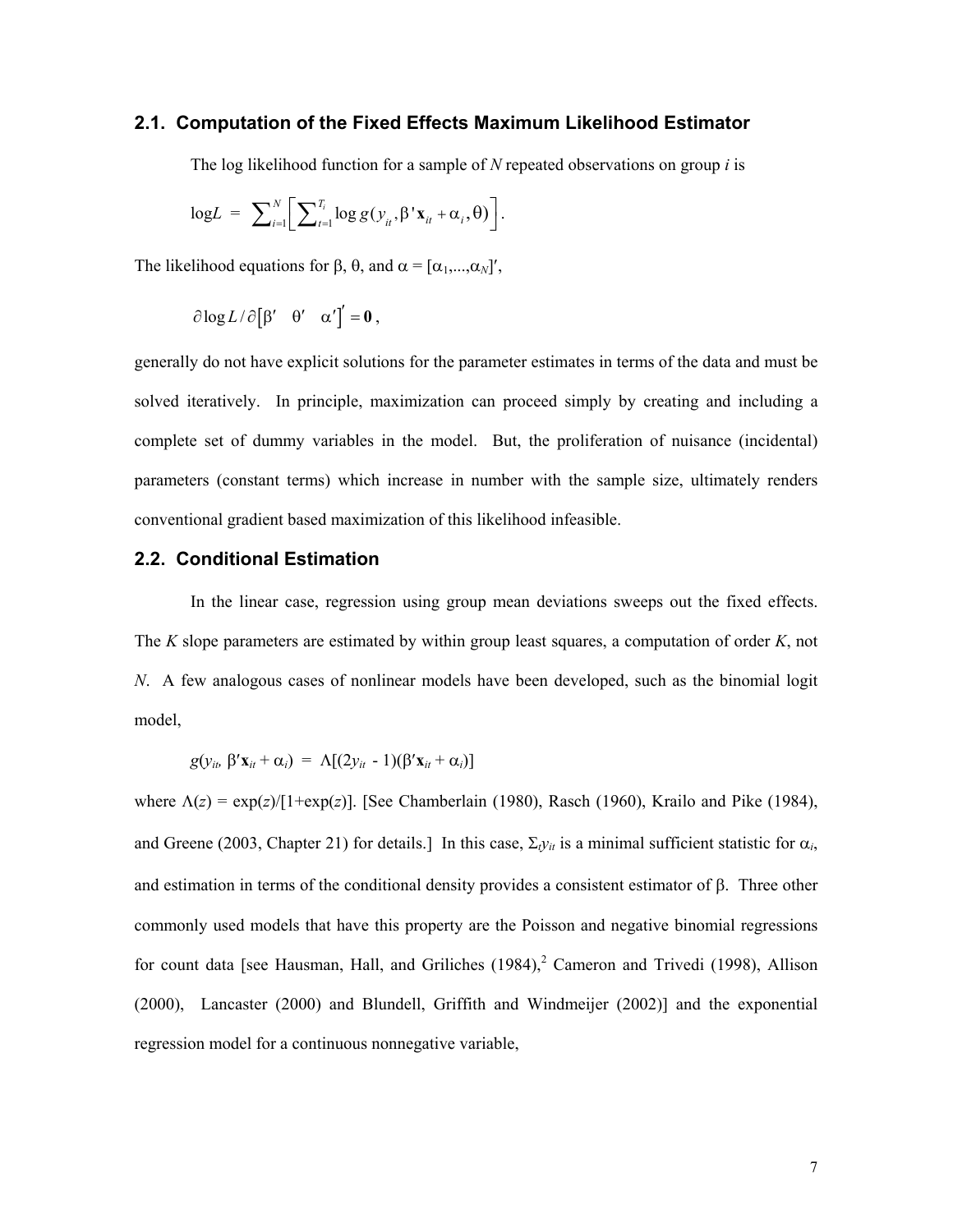$$
g(y_{it}, \beta' \mathbf{x}_{it} + \alpha_i) = (1/\lambda_{it}) \exp(-y_{it}/\lambda_{it}), \lambda_{it} = \exp(\beta' \mathbf{x}_{it} + \alpha_i), y_{it} \ge 0
$$

[see Munkin and Trivedi (2000)]. In all these cases, the conditional log likelihood,

$$
\log L_c = \sum_{i=1}^{N} \log f\left(y_{i1}, y_{i2}, \ldots, y_{i,T_i} \mid \left(\Sigma_{t=1}^{T_i} y_{it}\right), \mathbf{x}_{i1}, \mathbf{x}_{i2}, \ldots\right)
$$

is a function of β but not  $\alpha$ , which provides a feasible estimator of the parameters that is free of the nuisance parameters.<sup>[3](#page-7-0)</sup> In most cases of interest to practitioners, including, for examples, those based on transformations of normally distributed variables such as the probit, tobit and truncated regression models, this method will be unusable.

#### **2.3. Two Step Estimation**

l

Heckman and MaCurdy (1981) suggested a 'zig-zag' sort of approach to maximization of the log likelihood function, dummy variable coefficients and all. Consider the probit model. For known set of fixed effect coefficients,  $\alpha = (\alpha_1, ..., \alpha_N)'$ , estimation of  $\beta$  is straightforward. The log likelihood conditioned on these values (denoted *ai*), would be

$$
\log L |a_1,...,a_N = \sum_{i=1}^N \sum_{t=1}^{T_i} \log \Phi[(2y_{it} - 1)(\beta' \mathbf{x}_{it} + a_i)]
$$

This can be treated as a cross section estimation problem since with known  $\alpha$ , there is no connection between observations even within a group. With given estimate of β (denoted **b**) the conditional log likelihood function for each α*i*,

$$
\log L_i | \mathbf{b} = \sum_{t=1}^{T_i} \log \Phi \big[ (2y_{it} - 1)(z_{it} + \alpha_i) \big]
$$

 $2^2$  But, see Allison (2000) for documentation of an ambiguity in the Hausman et al. formulation of the negative binomial model. <sup>3</sup>

<span id="page-7-0"></span><sup>&</sup>lt;sup>3</sup> Lancaster (2000) lists several cases in which the parameters of the model can be "orthogonalized," that is, transformed to a form  $\alpha_i^*(\alpha, \beta)$  and β such that the log likelihood reparameterized in terms of these parameters is separable. The concentrated likelihood for the Poisson is an easily derived example. As he notes, there is no general result which produces the orthogonalization, and the number of cases is fairly small.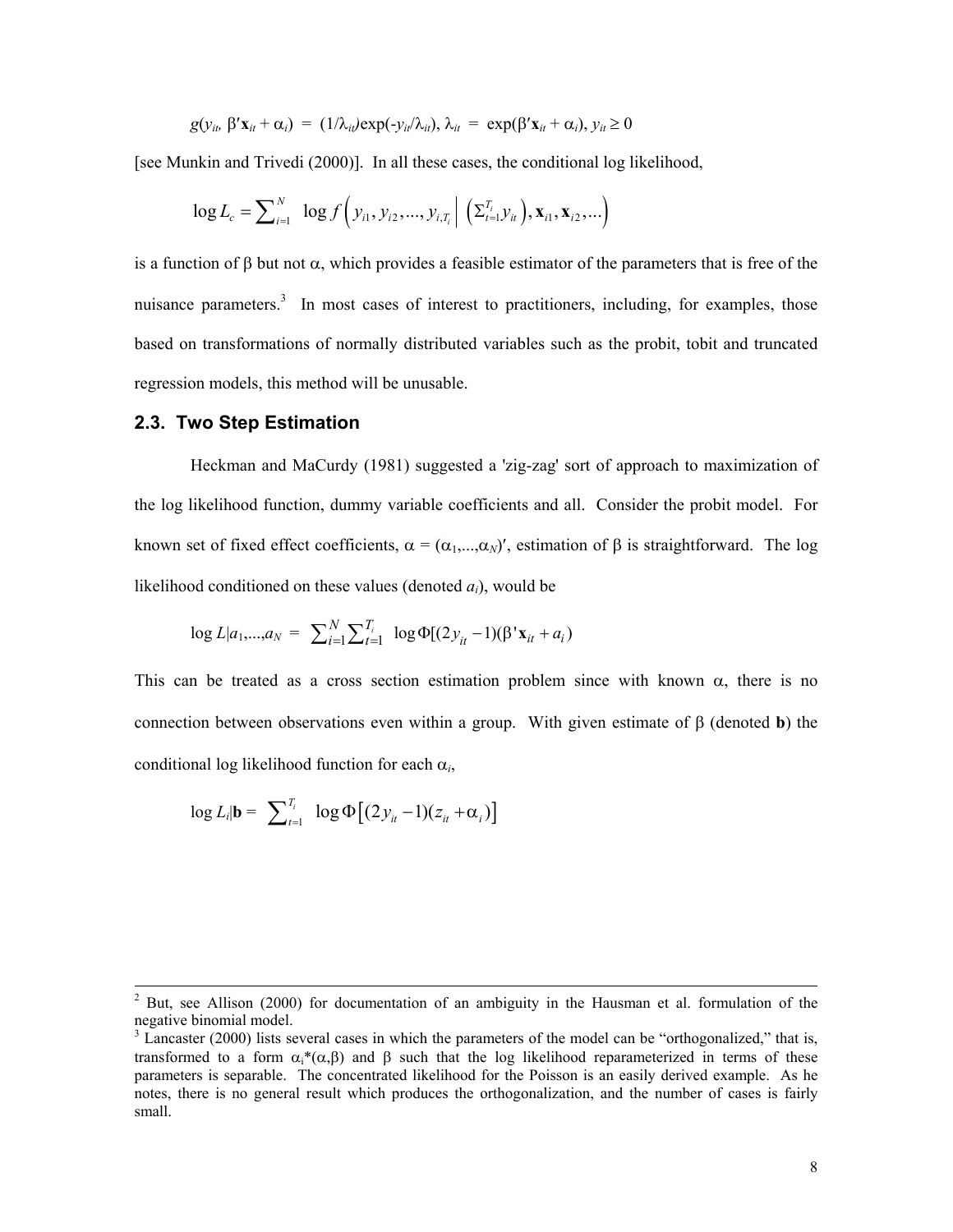where  $z_{it} = \mathbf{b}'\mathbf{x}_{it}$  is now a known function. Maximizing this function for each *i* is straightforward. Heckman and MaCurdy suggested iterating back and forth between these two estimators until convergence is achieved.<sup>[4](#page-8-0)</sup>

There is no guarantee that this back and forth procedure will converge to the maximum of the log likelihood function because the Hessian is not block diagonal. Whether either estimator is even consistent in the dimension of *N* (that is, of β) even if *T* is large, depends on the initial estimator being consistent, and it is unclear how one should obtain that consistent initial estimator.<sup>5</sup> For the binary choice setting, in any group in which the dependent variable is all ones or all zeros, there is no maximum likelihood estimator for  $\alpha_i$  - the likelihood equation for log  $L_i$  has no solution if there is no within group variation in  $y_{it}$ . This feature of the model carries over to the tobit and binomial logit models, as the authors noted and to Chamberlain's conditional logit model and the Hausman et al. estimator of the Poisson model.<sup>[6](#page-8-2)</sup> In the Poisson and negative binomial models cases, any group which has  $y_{it} = 0$  for all *t* contributes a zero to the log likelihood function so its group specific effect is not identified. Third, irrespective of its probability limit, the estimated standard errors for the estimator of  $\beta$  will be too small, again because the Hessian is not block diagonal.<sup>[7](#page-8-3)</sup> The estimator at the  $\beta$  step does not obtain the correct submatrix of the information matrix.

l

<span id="page-8-0"></span><sup>&</sup>lt;sup>4</sup> Polachek and Yoon (1994, 1996) applied this approach to the stochastic frontier model. See, as well, Hall (1978), Borjas and Sueyoshi (1993), Berry, Pakes and Levinsohn (1995), Petrin and Train (2002) and Greene  $(2002, 2003)$ .

<span id="page-8-1"></span><sup>5</sup> Polachek and Yoon's (1996) application to a stochastic frontier model is based on an initial consistent estimator, OLS, so in their case, the consistency issue must be treated differently. In fact, however, though their initial estimator is consistent, subsequent iterates are not, since they are functions of the estimated fixed effects.

<span id="page-8-2"></span><sup>&</sup>lt;sup>6</sup> This is not an issue in all cases, however. For example, in the linear regression model, within group variation in the dependent variable is not required for estimation of the individual constant term. In the Poisson model, estimation of  $\alpha_i$  requires only that at least one  $y_{it}$  differ from zero.<br><sup>7</sup> Polachek and Yoon (1996, footnote 9) argue that since the off diagonal blocks,  $\mathbf{h}_{vi}$  is small (*T<sub>i</sub>* terms)

<span id="page-8-3"></span>compared to the diagonal block, this effect may be minimal. But, the missing offset to the matrix being inverted is  $\Sigma_i$  **h**<sub>γ*i*</sub>, which is of the same order.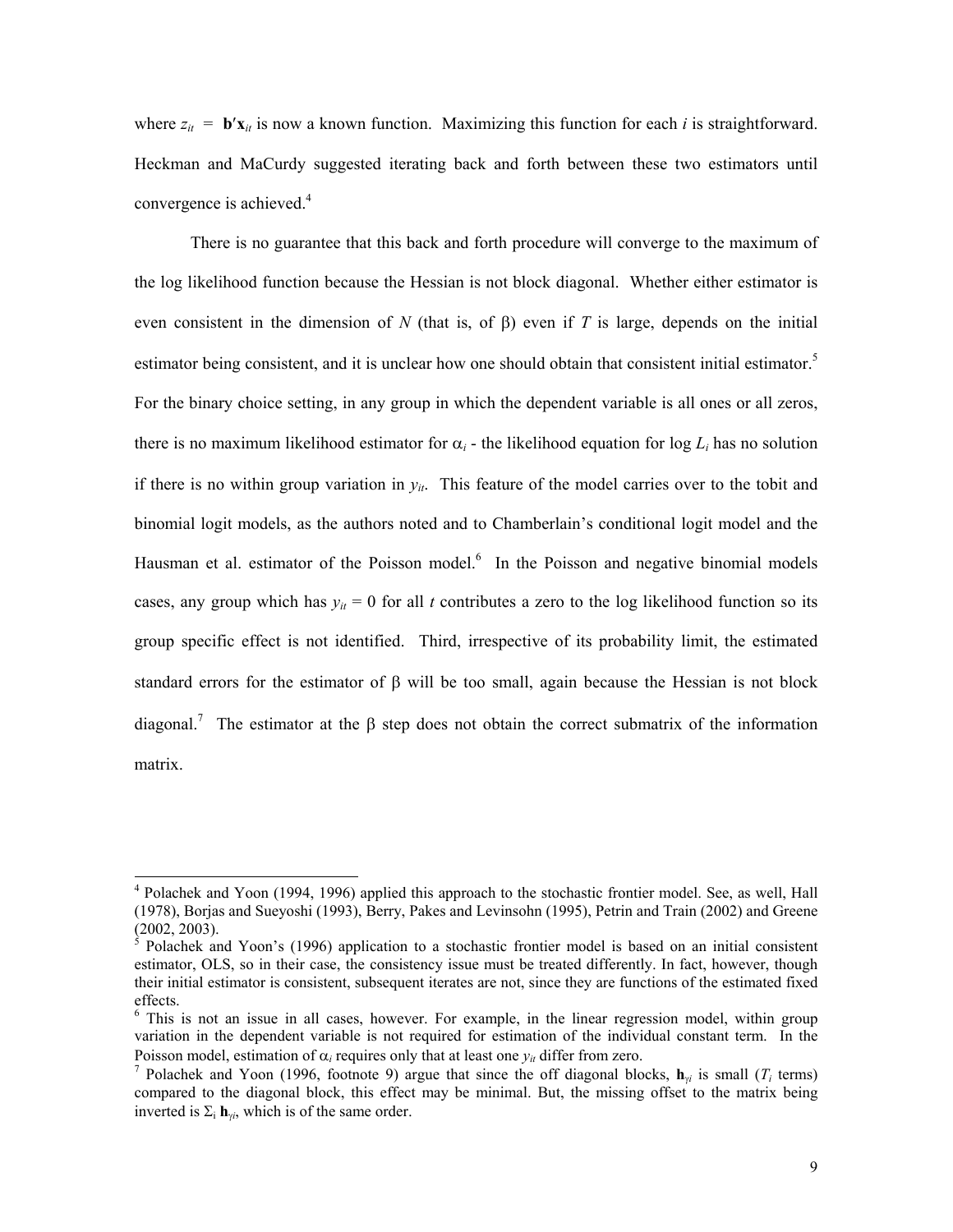### **2.4. Full Maximum Likelihood Estimation**

Maximization of the log likelihood function can, in fact, be done by 'brute force,' even in the presence of possibly thousands of nuisance parameters. The strategy, which uses some well known results from matrix algebra is described in Prentice and Gloeckler (1978) [who attribute it to Rao (1973)], Chamberlain (1980, p. 227), Sueyoshi (1993) and Greene (2003). No generality is gained by treating θ separately from β, so at this point, we will simply collect them in the single *K*×1 parameter vector  $\gamma = [\beta', \theta']'$ . Denote the gradient and Hessian of the log likelihood by

$$
\mathbf{g}_{\gamma} = \frac{\partial \log L}{\partial \gamma} = \sum_{i=1}^{N} \sum_{t=1}^{T_i} \frac{\partial \log g(y_{i\prime}, \gamma, \mathbf{x}_{i\prime}, \alpha_i)}{\partial \gamma}
$$

$$
g_{\alpha i} = \frac{\partial \log L}{\partial \alpha_i} = \sum_{t=1}^{T_i} \frac{\partial \log g(y_{i\prime}, \gamma, \mathbf{x}_{i\prime}, \alpha_i)}{\partial \alpha_i}
$$

$$
\mathbf{g}_{\alpha} = [g_{\alpha 1}, \dots, g_{\alpha N}]'
$$

$$
\mathbf{g} = [g_{\gamma}', g_{\alpha}']'
$$

and

$$
\mathbf{H} = \begin{bmatrix} \mathbf{H}_{\gamma\gamma} & \mathbf{h}_{\gamma1} & \mathbf{h}_{\gamma2} & \cdots & \mathbf{h}_{\gamma N} \\ \mathbf{h}_{\gamma1} & h_{11} & 0 & \cdots & 0 \\ \mathbf{h}_{\gamma2} & 0 & h_{22} & \cdots & 0 \\ \vdots & \vdots & \vdots & \ddots & 0 \\ \mathbf{h}_{\gamma N} & 0 & 0 & 0 & h_{NN} \end{bmatrix}
$$

where

$$
\mathbf{H}_{\gamma\gamma} = \sum_{i=1}^{N} \sum_{t=1}^{T_i} \frac{\partial^2 \log g(y_{it}, \gamma, \mathbf{x}_{it}, \alpha_i)}{\partial \gamma \partial \gamma^{\prime}}
$$

$$
\mathbf{h}_{\gamma i} = \sum_{t=1}^{T_i} \frac{\partial^2 \log g(y_{it}, \gamma, \mathbf{x}_{it}, \alpha_i)}{\partial \gamma \partial \alpha_i}
$$

$$
h_{ii} = \sum_{t=1}^{T_i} \frac{\partial^2 \log g(y_{it}, \gamma, \mathbf{x}_{it}, \alpha_i)}{\partial {\alpha_i}^2}.
$$

Newton's method for computation of the parameters will use the iteration

$$
\begin{pmatrix} \hat{\gamma} \\ \hat{\alpha} \end{pmatrix}_{k} = \begin{pmatrix} \hat{\gamma} \\ \hat{\alpha} \end{pmatrix}_{k-1} - \mathbf{H}_{k-1}^{-1} \mathbf{g}_{k-1} = \begin{pmatrix} \hat{\gamma} \\ \hat{\alpha} \end{pmatrix}_{k-1} + \begin{pmatrix} \Delta_{\gamma} \\ \Delta_{\alpha} \end{pmatrix}.
$$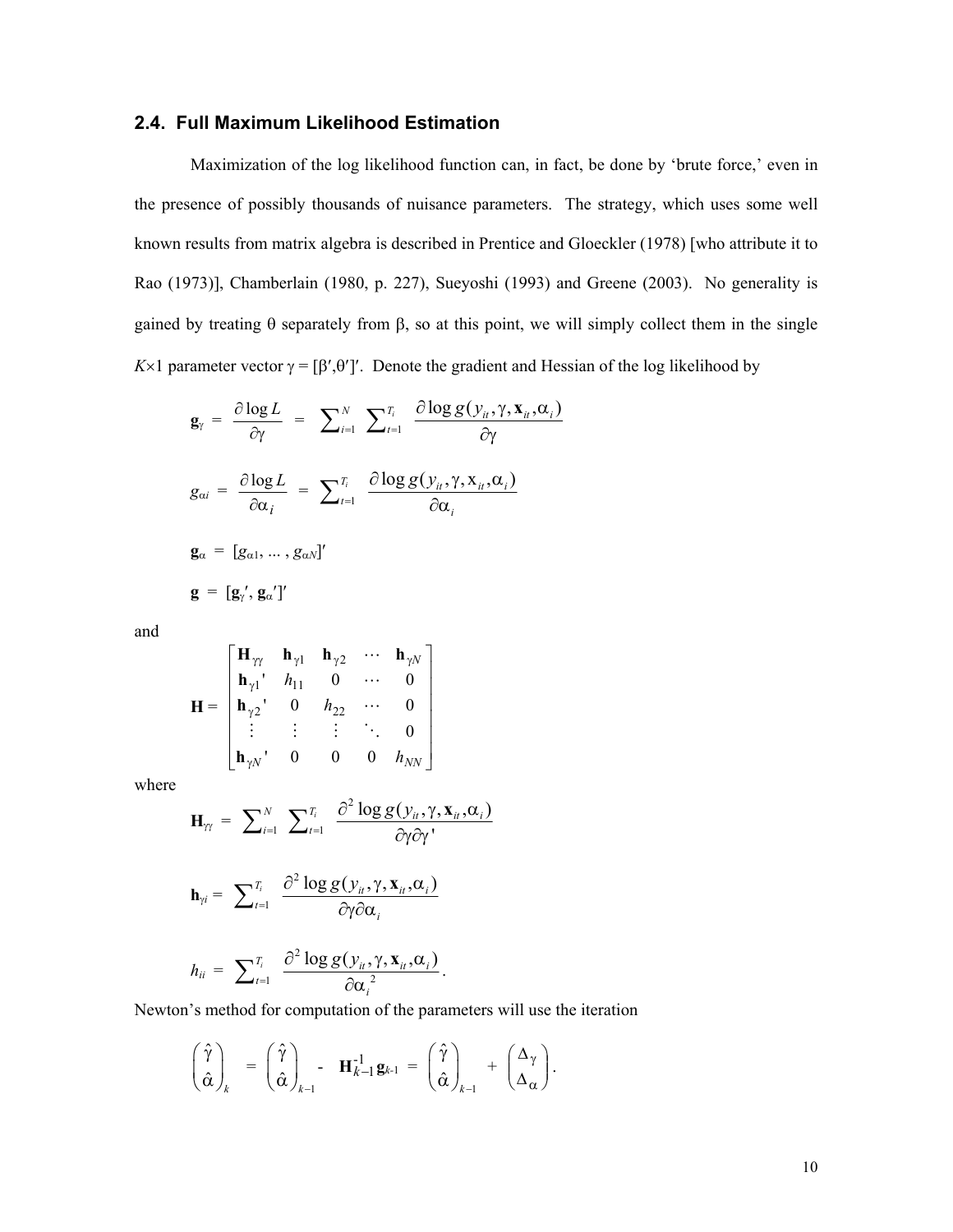By taking advantage of the sparse nature of the Hessian, this can be reduced to a computation that involves only *K*×1 vectors and *K*×*K* matrices;

$$
\Delta_{\gamma} = -\left[\mathbf{H}_{\gamma\gamma} - \sum_{i=1}^{N} \left(\frac{1}{h_{ii}}\right) \mathbf{h}_{\gamma i} \mathbf{h}_{\gamma i}' \right]_{k-1}^{-1} \left(\mathbf{g}_{\gamma} - \sum_{i=1}^{N} \frac{\mathbf{g}_{\alpha i}}{h_{ii}} \mathbf{h}_{\gamma i}\right)_{k-1}
$$
\n
$$
= -\mathbf{H}^{\gamma\gamma} \left(\mathbf{g}_{\gamma} - \mathbf{H}_{\gamma\alpha} \mathbf{H}_{\alpha\alpha}^{-1} \mathbf{g}_{\alpha}\right)
$$
\n
$$
\Delta_{\alpha i} = -\frac{1}{h_{ii}} \left(\mathbf{g}_{\alpha i} + \mathbf{h}_{\gamma i}' \Delta_{\gamma}\right).
$$

For a single index model,  $g(y_{it}, \beta' \mathbf{x}_{it} + \alpha_i)$ , with no ancillary parameters, such as the probit,

logit, Poisson or exponential model, this can be written in the convenient form

$$
\Delta_{\gamma} = \left\{ \sum_{i=1}^{N} \left[ \sum_{t=1}^{T_i} \Psi_{it} \left( \mathbf{x}_{it} - \overline{\mathbf{x}}_i \right) \left( \mathbf{x}_{it} - \overline{\mathbf{x}}_i \right) \right] \right\}^{-1} \times \left\{ \sum_{i=1}^{N} \left[ \sum_{t=1}^{T_i} \delta_{it} \left( \mathbf{x}_{it} - \overline{\mathbf{x}}_i \right) \right] \right\}
$$
  

$$
\Delta_{\alpha i} = \left[ \sum_{i=1}^{T_i} -\delta_{i} / \Psi_{i} \right] + \overline{\mathbf{x}}_i' \Delta_{\gamma}
$$

and

$$
\Delta_{\alpha i} = \left[ \sum_{t=1}^{T_i} -\delta_{it} / \psi_i \right] + \overline{\mathbf{x}}_i' \Delta_{\gamma}
$$

where

$$
\delta_{it} = \partial \log g(y_{ib} \beta' \mathbf{x}_{it} + \alpha_{i}) / \partial \alpha_{i}
$$
  

$$
\psi_{it} = \partial^{2} \log g(y_{ib} \beta' \mathbf{x}_{it} + \alpha_{i}) / \partial \alpha_{i}^{2}
$$
  

$$
\psi_{i}. = \sum_{t=1}^{T_{i}} \psi_{it}
$$
  

$$
\overline{\mathbf{x}}_{i} = \mathbf{h}_{\gamma i} / h_{ii} = \sum_{t=1}^{T_{i}} \psi_{it} \mathbf{x}_{it} / \sum_{t=1}^{T_{i}} \psi_{it}.
$$

The estimator of the asymptotic covariance matrix for the slope parameters in the MLE is

$$
\text{Est.Asy.} \text{Var}[\hat{\gamma}_{MLE}] = -\left[\mathbf{H}_{\gamma\gamma} - \sum_{i=1}^{N} \left(\frac{1}{h_{ii}}\right) \mathbf{h}_{\gamma i} \mathbf{h}_{\gamma i}'\right]^{-1} = -\mathbf{H}^{\gamma\gamma}
$$

For the separate constant terms,

Est. Asy. Cov
$$
\begin{bmatrix} a_i, a_j \end{bmatrix}
$$
 = -1(*i* = *j*) $\frac{1}{h_{ii}} - \frac{1}{h_{ii}} \frac{1}{h_{jj}} \mathbf{h}_{\gamma i}' \begin{bmatrix} \mathbf{H}_{\gamma i} - \sum_{i=1}^N \frac{1}{h_{ii}} \mathbf{h}_{\gamma i} \mathbf{h}_{\gamma i}' \end{bmatrix}^{-1} \mathbf{h}_{\gamma j}$   
=  $\frac{-1(i = j)}{h_{ii}} - \left(\frac{\mathbf{h}_{\gamma i}'}{h_{ii}}\right) \mathbf{H}^{\gamma i}' \begin{bmatrix} \mathbf{h}_{\gamma j} \\ \hline \mathbf{h}_{\gamma j} \end{bmatrix}$ .

For the single index model, this is

Est. Asy. Cov
$$
\left[a_i, a_j\right] = \frac{-1(i=j)}{\Psi_i} + \overline{\mathbf{x}}_i' \mathbf{V} \overline{\mathbf{x}}_j
$$
.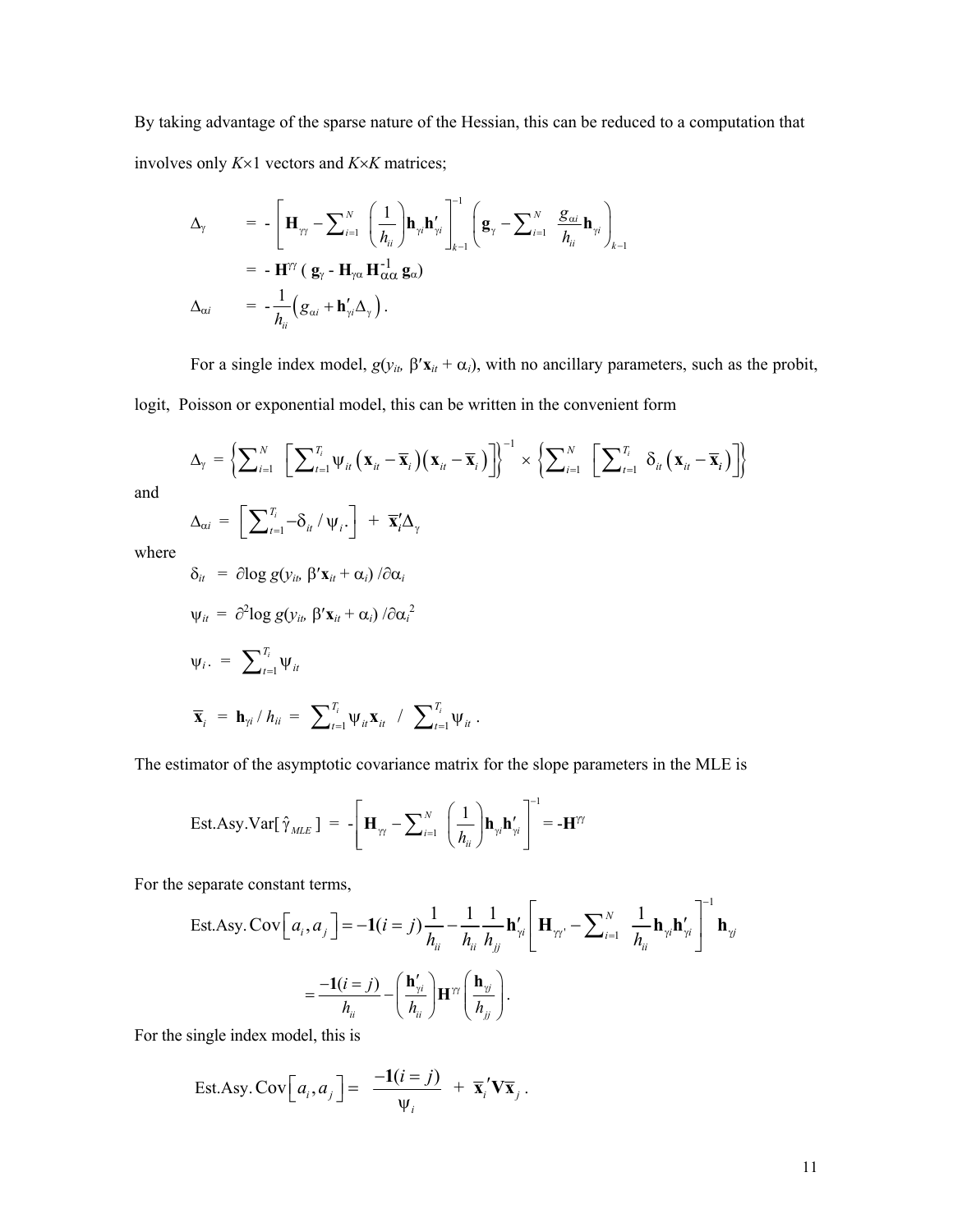Finally,

l

Est. Asy. Cov[
$$
\hat{\gamma}_{MLE}
$$
, $a_i$ ] = Est.Asy. Var[ $\hat{\gamma}_{MLE}$ ]× $\left(\frac{\mathbf{h}_{\gamma i}}{h_{ii}}\right)$  = -**V**  $\overline{\mathbf{x}}_i$ .

Each of these involves a moderate amount of computation, but can easily be obtained with existing software and computations that are linear in *N* and *K*. Neither update vector requires storage or inversion of a  $(K+N)\times(K+N)$  matrix; each is a function of sums of scalars and  $K\times 1$ vectors of first derivatives and mixed second derivatives. Storage requirements for  $\alpha$  and  $\Delta_{\alpha}$  are linear in *N*, not quadratic. Even for panels of tens of thousands of units, this is well within the capacity of the current vintage of even modest desktop computers.<sup>[8](#page-11-0)</sup> The application below, computed on an ordinary desktop computer, involves computation of a tobit model with *N* = 3,000.

### **3. Sampling Properties of the Fixed Effects Estimator**

If β and θ were known, then, the MLE for  $\alpha_i$  would be based on only the  $T_i$  observations for group *i*. This implies that the asymptotic variance for  $a_i$  is  $O[1/T_i]$  and, since  $T_i$  is fixed,  $a_i$  is inconsistent. The estimator of β will be a function of the estimator of  $\alpha_i$ ,  $a_{i,ML}$ . Therefore  $\mathbf{b}_{ML}$ , the MLE of β is a function of a random variable which does not converge to a constant as  $N \to \infty$ , so neither does **b***ML*. There may be a small sample bias as well. Andersen (1973) and Hsiao (1996) showed analytically that in a binary logit model with a single dummy variable regressor and a panel in which  $T_i = 2$  for all groups, the small sample bias is  $+100\%$ . Abrevaya (1997) shows that Hsiao's result extends to more general binomial logit models as long as *Ti* continues to equal two. Our Monte Carlo results below are consistent with this result. No general results exist for the small sample bias if *T* exceeds 2 or for other models. Generally accepted results are based on Heckman's (1981b) Monte Carlo study of the probit model with  $T_i = 8$  and  $N = 100$  in which the bias of the

<span id="page-11-0"></span><sup>&</sup>lt;sup>8</sup> Sueyoshi (1993) after deriving these results expressed some surprise that they had not been incorporated in commercial software. As of this writing, it appears that LIMDEP [Econometric Software, (2003)] is still the only package that has done so.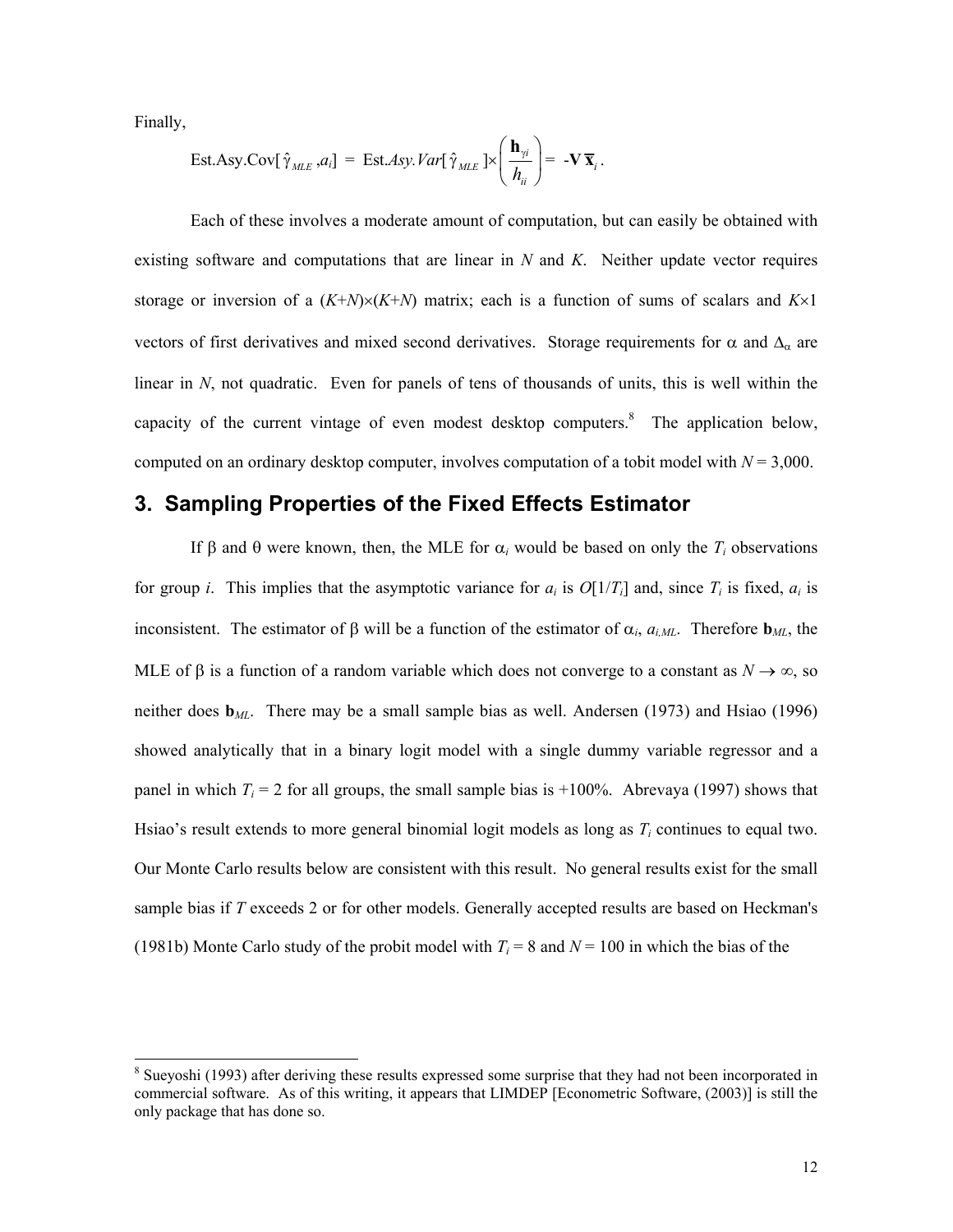slope estimator was toward zero (in contrast to Hsiao) and on the order of only 10%. On this basis, it is often suggested that in samples at least this large, the small sample bias is probably not too severe. However, our results below suggest that the pattern of overestimation in the probit model persists to larger *T* as well, and Heckman's results appear to be too optimistic. Neyman and Scott (1948) are often invoked to assert the extension of this result to other models as well. In point of fact, Neyman and Scott did not claim any generality for the small sample bias of the maximum likelihood estimator; they observed it in passing in one narrow case (the variance of the fixed effects estimator in a model with no regressors) during the course of their examination of the asymptotic efficiency of the MLE in the presence of the nuisance parameters. As we find below, there appears to be no predictable pattern to the sign, or even the presence of a small sample bias of the fixed effects estimator.

### **3.1. Discrete Choice Models**

The experimental design for Heckman's Monte Carlo analysis of the fixed effects probit estimator was as follows:

$$
Y_{it} = \sigma_{\tau}\tau_{i} + \beta z_{it} + \varepsilon_{it}, i = 1,...,100, t = 1,...,8,
$$
  
\n
$$
\tau_{i} \sim N[0,1],
$$
  
\n
$$
z_{it} = 0.1t + 0.5z_{i,t-1} + U_{it}, U_{it} \sim U[-0.5,0.5], z_{i0} = 5 + 10.0U_{i0},
$$
  
\n
$$
\varepsilon_{it} \sim N[0,1],
$$
  
\n
$$
y_{it} = \mathbf{1}[Y_{it} > 0].
$$

[The initialization of  $z_{it}$  is given in Nerlove (1971).] Heckman's results are summarized in Table 1. For the case of interest here, his results for the probit model with  $N = 100$  and  $T = 8$  suggest, in contrast to the evidence for the logit model, a slight *downward* bias in the slope estimator. The striking feature of his results is how small the bias seems to be even with *T* as small as 8.

We have been unable to replicate any of Heckman's results. Both his and our own results with his experimental design are shown in Table 1. Some of the difference can be explained by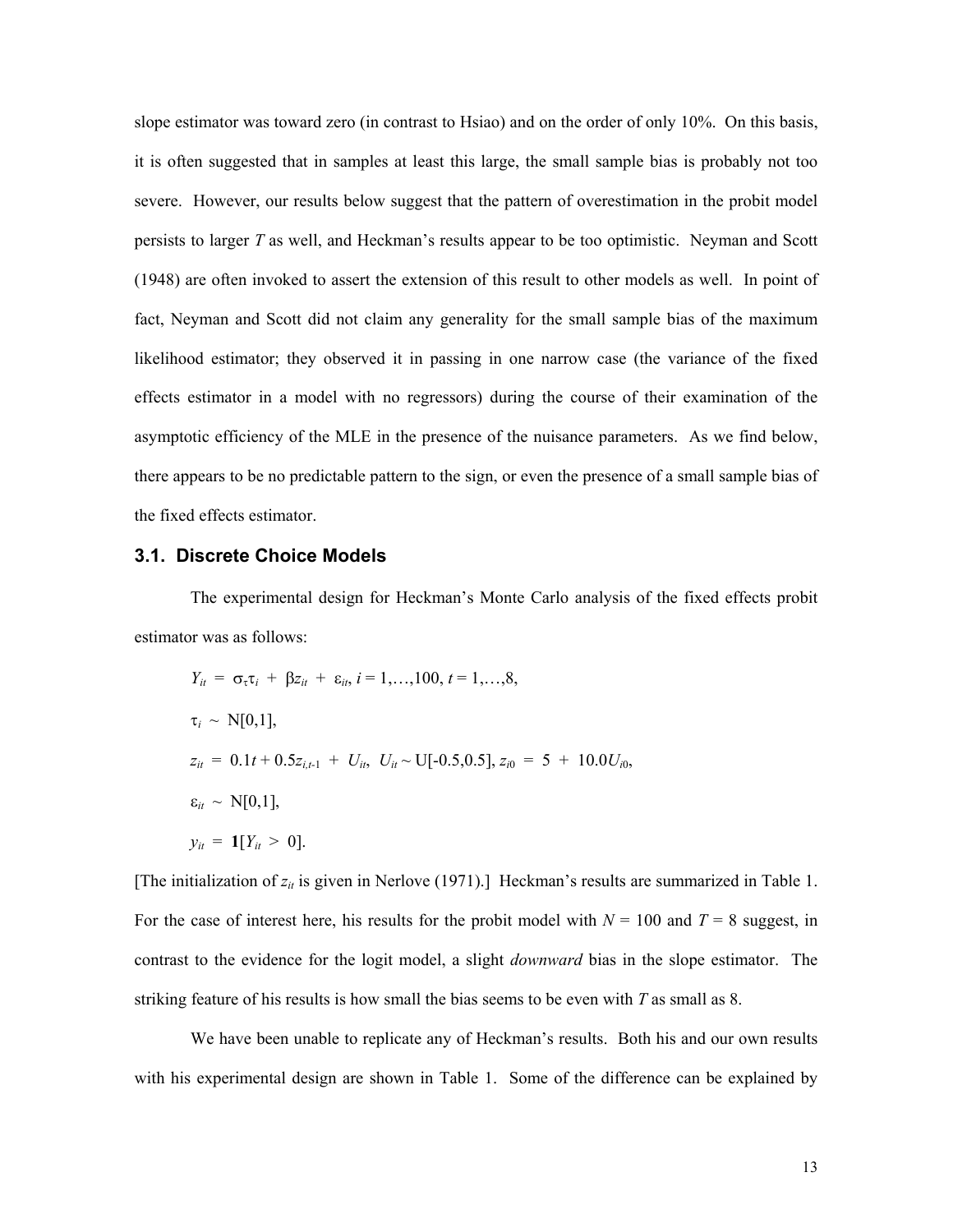different random number generators. But, this would only explain a small part of the strikingly different outcomes of the experiments and not the direction. In contrast to Heckman, using his specification, we find that the probit estimator, like the logit estimator, is substantially biased *away* from zero when  $T = 8$ . Consistent with expectations, the bias is far less than the 100% that appears when  $T = 2$ . The table contains three sets of results. The first are Heckman's reported values. The second and third sets of results are our computations for the same study. Heckman based his conclusions on 25 replications. To control the possibility that some of the variation is due to small sample effects, we have redone the analysis using 100 replications. The results in the second and third row of each cell are strongly consistent with the familiar results for the logit model and with our additional results discussed below. The bias in the fixed effects estimator appears to be quite large, and, in contrast to Heckman's results, is away from zero in all cases. The proportional bias does not appear to be a function of the parameter value.

 **Table 1. Heckman's Monte Carlo Study of the Fixed Effects Probit Estimator** 

|                                                    | $\beta = 1.0$     | $\beta = -0.1$ | $\beta = -1.0$ |  |  |  |
|----------------------------------------------------|-------------------|----------------|----------------|--|--|--|
|                                                    | $0.90^{\text{a}}$ | $-0.10$        | $-0.94$        |  |  |  |
| $\sigma_{\tau}^2 = 3$                              | $1.286^{b}$       | $-0.1314$      | $-1.247$       |  |  |  |
|                                                    | $1.240^c$         | $-0.1100$      | $-1.224$       |  |  |  |
|                                                    | 0.91              | $-0.09$        | $-0.95$        |  |  |  |
| $\sigma_{\tau}^2 = 1$                              | 1.285             | $-0.1157$      | $-1.198$       |  |  |  |
|                                                    | 1.242             | $-0.1127$      | $-1.200$       |  |  |  |
|                                                    | 0.93              | $-0.10$        | $-0.96$        |  |  |  |
| $\sigma_{\tau}^2$ = 0.5                            | 1.213             | $-0.1138$      | $-1.199$       |  |  |  |
|                                                    | 1.225             | $-0.1230$      | $-1.185$       |  |  |  |
| <sup>a</sup> Reported in Heckman (1981), page 191. |                   |                |                |  |  |  |

<sup>b</sup>Mean of 25 replications

<sup>c</sup>Mean of 100 replications

There is an important shortcoming in the design of the foregoing experiment. The underlying model is not a fixed effects model; it is a random effects model. The signature feature of the fixed effects model is correlation between the effects and the included variables, and by construction, there is none between  $\tau_i$  and  $z_i$  in the model above. As such, the foregoing does not give evidence on the point for which it is usually cited, that is, the small sample bias of the unconditional fixed effects estimator *of the fixed effects model*. More to the point, if the researcher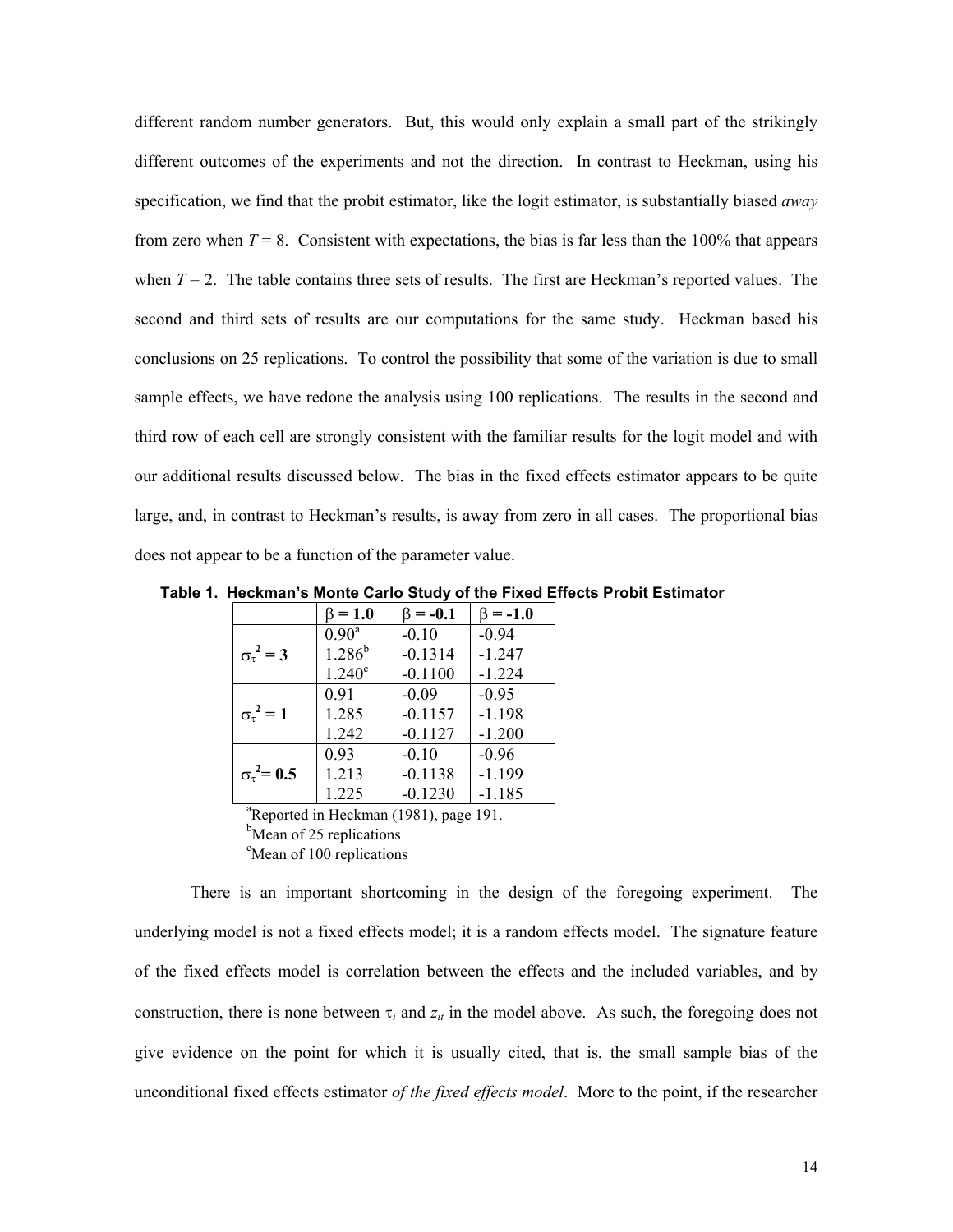knows that the effects are not correlated with the included variables, then a random effects approach should be preferable, and the issue at hand becomes whether the normal distribution typically assumed is a valid assumption and what are the implications if it is not. Current technology provides a variety of useful approaches for random effects and random parameters models when it can be assumed that the effects and the included variables are orthogonal.

We will examine the behavior of the estimator in somewhat greater detail. We are interested in whether Hsiao's result carries over to other models, and how Heckman's results change when *T* is not equal to 8. We will examine several index function models, the binomial logit, binomial probit, ordered probit, tobit, truncated regression and Weibull models. (The continuous choice models are considered in the next section.) The experiment is designed as follows: All models are based on the same index function:

$$
w_{it} = \alpha_i + \beta x_{it} + \delta d_{it}
$$

where  $\beta = \delta = 1$ ,

$$
x_{it} \sim N[0,1^2]
$$
  
\n
$$
d_{it} = \mathbf{1}[x_{it} + h_{it} > 0] \text{ where } h_{it} \sim N[0,1^2]
$$
  
\n
$$
\alpha_i = \sqrt{T}\overline{x}_i + a_i, a_i \sim N[0,1^2]
$$

In all cases, we estimate the two coefficients on  $x_{it}$  and  $d_{it}$ , where both coefficients equal 1.0, and the fixed effects (which are not used or presented below). The correlations between the variables are approximately 0.7 between  $x_{it}$  and  $d_{it}$ , 0.4 between  $\alpha_i$  and  $x_{it}$  and 0.2 between  $\alpha_i$  and  $d_{it}$ . The data generating processes examined here are as follows:

Profit: 
$$
y_{it} = \mathbf{1}[w_{it} + \varepsilon_{it} > 0],
$$

\nOrdered Profit:  $y_{it} = \mathbf{1}[w_{it} + \varepsilon_{it} > 0] + \mathbf{1}[w_{it} + \varepsilon_{it} > 3],$ 

\nLogit:  $y_{it} = \mathbf{1}[w_{it} + v_{it} > 0], v_{it} = \log[u_{it}/(1-u_{it})],$ 

where  $\varepsilon_{it} \sim N[0,1^2]$  denotes a draw from the standard normal population and  $u_{it} \sim U[0,1]$  denotes a draw from the standard uniform population. Models were fit with  $T = (2, 3, 5, 8, 10, 20)$  and with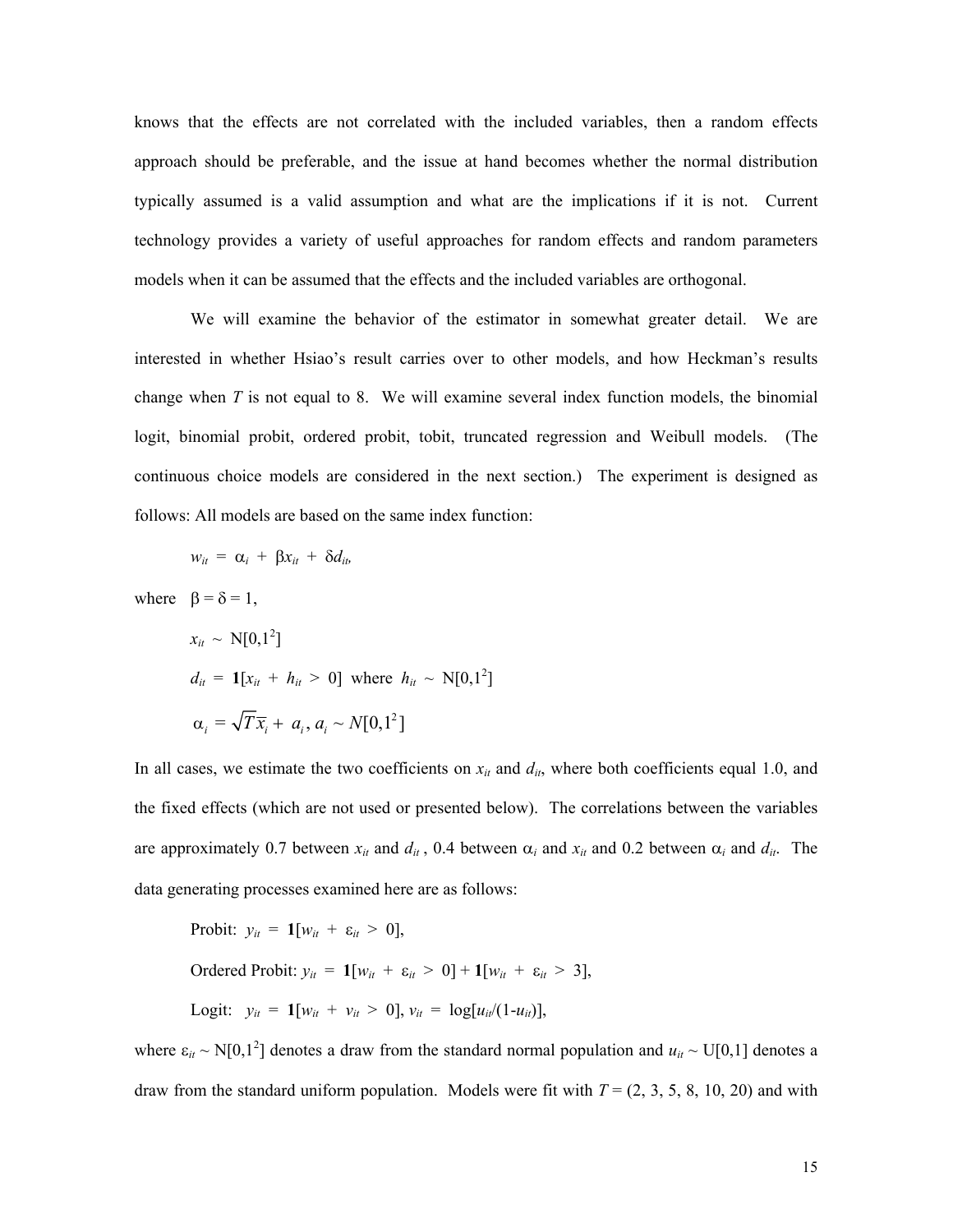$N = (100, 500, 1,000)$ . (Note that this includes Heckman's experiment.) Each model specification, group size, and number of groups was fit 200 times with random draws for  $\varepsilon_{it}$  or  $u_{it}$ . For purposes of our analysis, we based conclusions on the  $N = 1,000$  experiments. The conditioning data,  $x_{it}$ ,  $d_{it}$ and  $\alpha_i$  are held constant. The full set of parameters, including the dummy variable coefficients, are estimated using the results given earlier. For each of the specifications listed, properties of the sampling distribution are estimated using the 200 observations on  $\beta$  and  $\delta$ .<sup>[9](#page-15-0)</sup>

Table 2 lists the means of the empirical sampling distribution for the three different discrete choice estimators for the samples of 1,000 individuals. At this point, we are only interested in the mean of the sampling distribution as a function of *T*, so we use only the results based on the largest (*N*) samples. The bias of the fixed effects estimator in the binary and ordered choice models is large and persistent. Even at  $T = 20$ , we find substantial biases. With  $T = 2$ , the Anderson/Hsiao result is clearly evident, even more so in the ordered probit model. Increasing the sample size (*N*) from 100 to 1,000 did nothing to remove this effect, but the increase in group size (*T*) from 2 to 20 has a very large effect. We conclude that this is a persistent bias that can, indeed, be attributed to the "small *T* problem." The results for the probit model with  $T = 8$  are the counterparts to Heckman's results. The biases in Table 2 are quite unlike those in his study. The ordered probit model, which has not been examined previously, shows the same characteristic pattern as the binomial models.

|              | $T=2$        | $T=3$        | $T=5$            | $T=8$          | $T = 10$          | $T=20$       |  |
|--------------|--------------|--------------|------------------|----------------|-------------------|--------------|--|
|              |              |              |                  | δ              |                   |              |  |
| Logit Coeff  | 2.020, 2.027 | 1.698, 1.668 | 1.379, 1.323     | 1.217, 1.156   | 1.161, 1.135      | 1.069, 1.062 |  |
| Logit M.E.   | 1.676 1.660  | 1.523 1.477  | 1.254<br>1 3 1 9 | 1.191<br>1.128 | 1.140<br>$-1.111$ | 1.034 1.052  |  |
| Probit Coeff | 2.083, 1.938 | 1.821, 1.777 | 1.589, 1.407     | 1.328, 1.243   | 1.247, 1.169      | 1.108, 1.068 |  |
| Probit M.E.  | 1.474 1.388  | 1.392 1.354  | 1.406 1.231      | 1.241 1.152    | 1.190 1.110       | 1.088 1.047  |  |
| Ord. Probit  | 2.328, 2.605 | 1.592, 1.806 | 1.305, 1.415     | 1.166, 1.220   | 1.131, 1.158      | 1.058, 1.068 |  |

**Table 2. Means of Empirical Sampling Distributions,**  *N* **= 1000 Individuals Based on 200 Replications.** 

l

<span id="page-15-0"></span> $9<sup>9</sup>$  A similar study over a range of group sizes is carried out for the binary logit model by Katz (2001).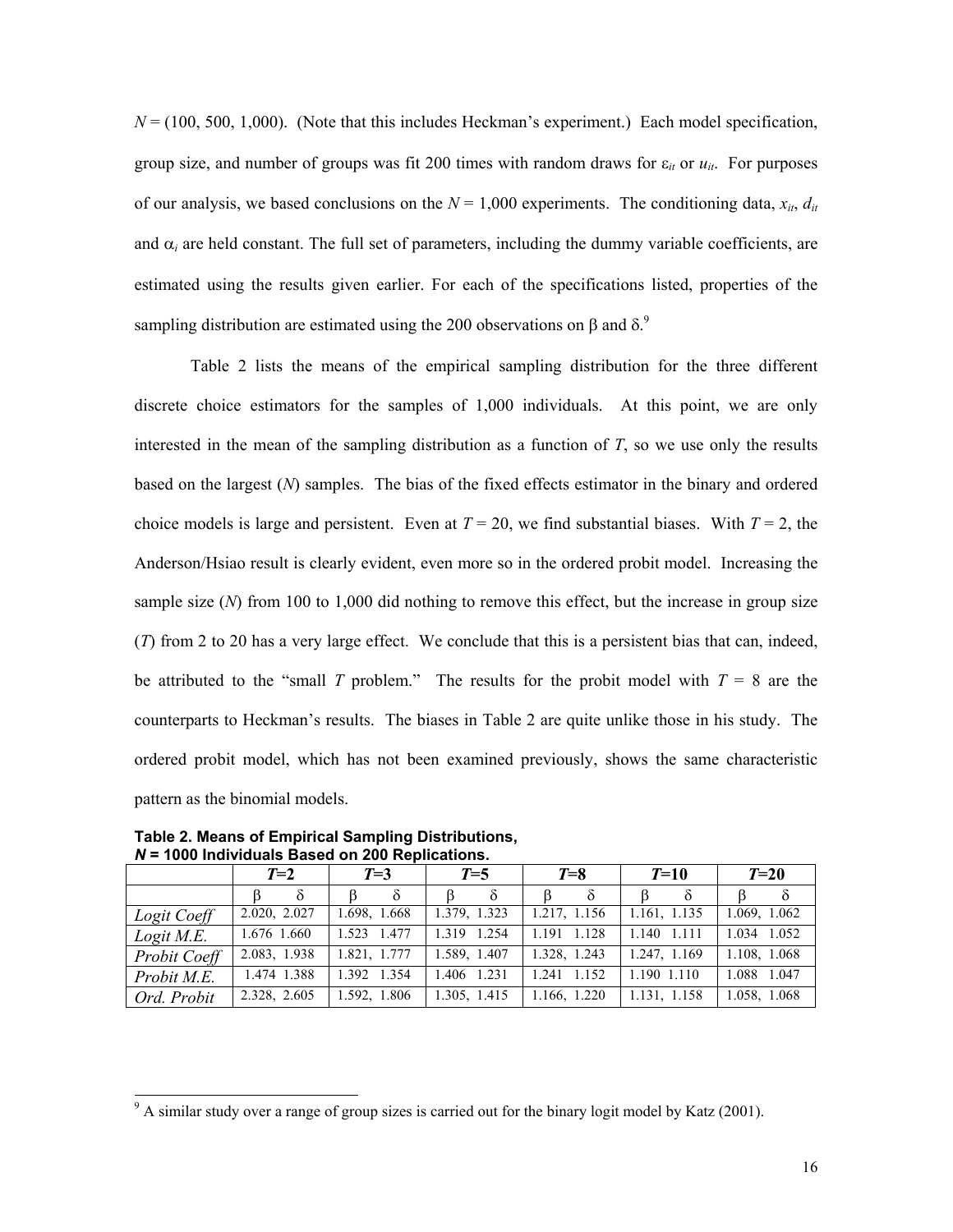The focus on coefficient estimation in these models overlooks an important aspect of estimation in a binary choice model. Unless one is only interested in signs and statistical significance (and, if so, then the incidental parameters problem may be a moot point), then the relevant object of estimation in the model is the marginal effect, not the coefficient itself. For the two binary choice models, the marginal effects are

$$
\frac{\partial E[y_{it} | \alpha_i, x_{it}, d_{it}]}{\partial x_{it}} = \beta f(\alpha_i + \beta x_{it} + \delta d_{it})
$$

for the continuous variable  $x_{it}$  and

$$
\Delta E[y_{it}|\alpha_i,x_{it},d_i] = F(\alpha_i + \beta x_{it} + \delta) - F(\alpha_i + \beta x_{it})
$$

for the dummy variable  $d_{it}$ , where  $f(.)$  and  $F(.)$  denote the density and CDF (normal or logistic), respectively. These are functions of the data, so there is in principle no 'true' value to be estimated. But, these are typically computed at the means of the independent variables. Taking this as our benchmark, the estimated values would be based on averages of zero for  $\alpha_i$  and  $x_{it}$  and 0.5 for  $d_{it}$ . The 'true' marginal effects would be  $1 \times \phi(0 + 1 \times 0 + 1 \times .5) = 0.352$  and  $\Phi(1) - \Phi(0) =$ 0.3413 for the probit model and  $1 \times \Lambda(.5)[1-\Lambda(.5)] = 0.235$  and  $\Lambda(1) - \Lambda(0) = .231$  for the logit model for  $x_{it}$  and  $d_{it}$ , respectively. The estimated values would be obtained by inserting the estimated coefficients in the preceding expressions. In each case, the overestimated coefficient acts to increase the multiplier but attenuate the scale factor, so the relationship between the marginal effects and the coefficients is unclear. The second row of values for the logit and probit models in Table 2 gives the ratio of what would be the estimated marginal effect to the 'true' marginal effects for the logit and probit models. Comparison of the entries suggests that the biases are comparable for  $T \geq 5$ . However, the first two columns suggest that the commonly accepted result of a 100% bias when  $T = 2$  substantially overstates the case. The bias is still large, but well under 100%. In all cases save for the last, the marginal effect is closer to the true value than the coefficient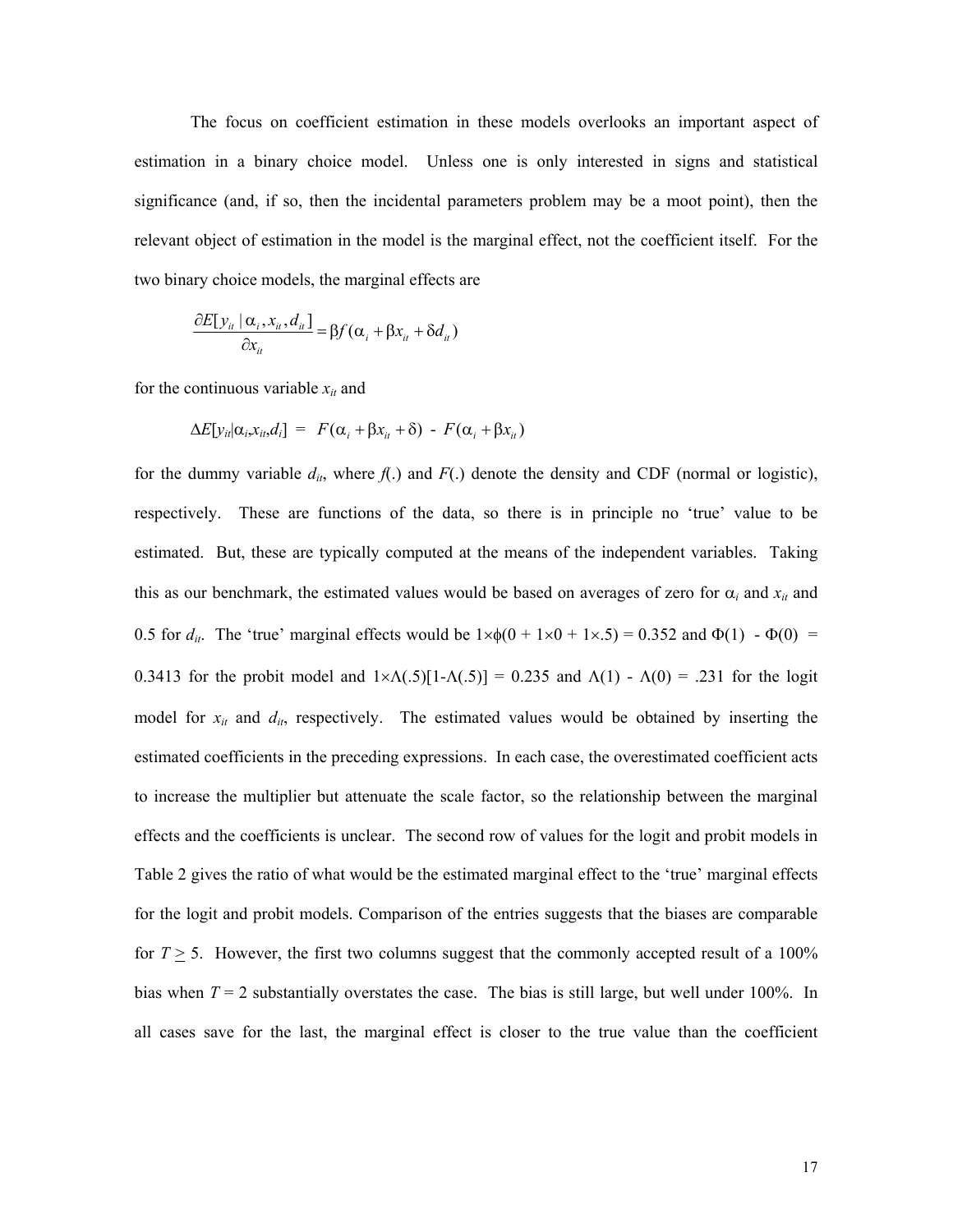estimator is to its population counterpart. We do note, these results do not redeem the estimator. However, they do cast some new light on a long held result, the bias for  $T = 2$ .

The preceding analysis and its counterpart elsewhere in the literature leaves an open question. Believing that the fixed effects model is appropriate for their data, but faced with the foregoing results, the analyst committed to a parametric approach has (at least) three alternatives: use the fixed effects estimator in spite of the incidental parameters issue, use the random effects estimator, even though it is, at least in principle, inconsistent, or ignore the heterogeneity and use the pooled estimator. It is unclear which should be preferred. All three estimators are biased and inconsistent. Table 3 presents a comparison of these three estimators for the same sample design for the probit model with  $T = 3$  and  $T = 8$ , with  $N = 1,000$ . All three estimators were computed with the same data, 200 times. The table lists the sample means and the root mean squared deviations around the true values of 1.0 for  $\beta$  and  $\delta$ . For which among the three to choose, it is clear that the random effects estimator is overwhelmingly the worst of the three. It is ambiguous whether one should use the fixed effects estimator or pool the data and ignore the heterogeneity. The interesting result is that while the fixed effects estimator is biased upward, the pooled estimator is biased downward. For the worse case,  $T = 3$ , the bias of the pooled estimator is considerably smaller and the root mean squared deviation is as well. For  $T = 3$ , without question, the pooled estimator is superior. For  $T = 8$ , it is unclear. In this case, the biases are opposite, but comparable. The root mean squared error for β favors the fixed effects estimator while that for δ favors the pooled estimator. The comparison is unclear. It seems likely based on this and all the preceding results that for *T* larger than 8, the results will probably favor the fixed effects estimator. On the other hand, it is obvious that the better course when *T* is very small (between the two problematic ones) is the pooled estimator.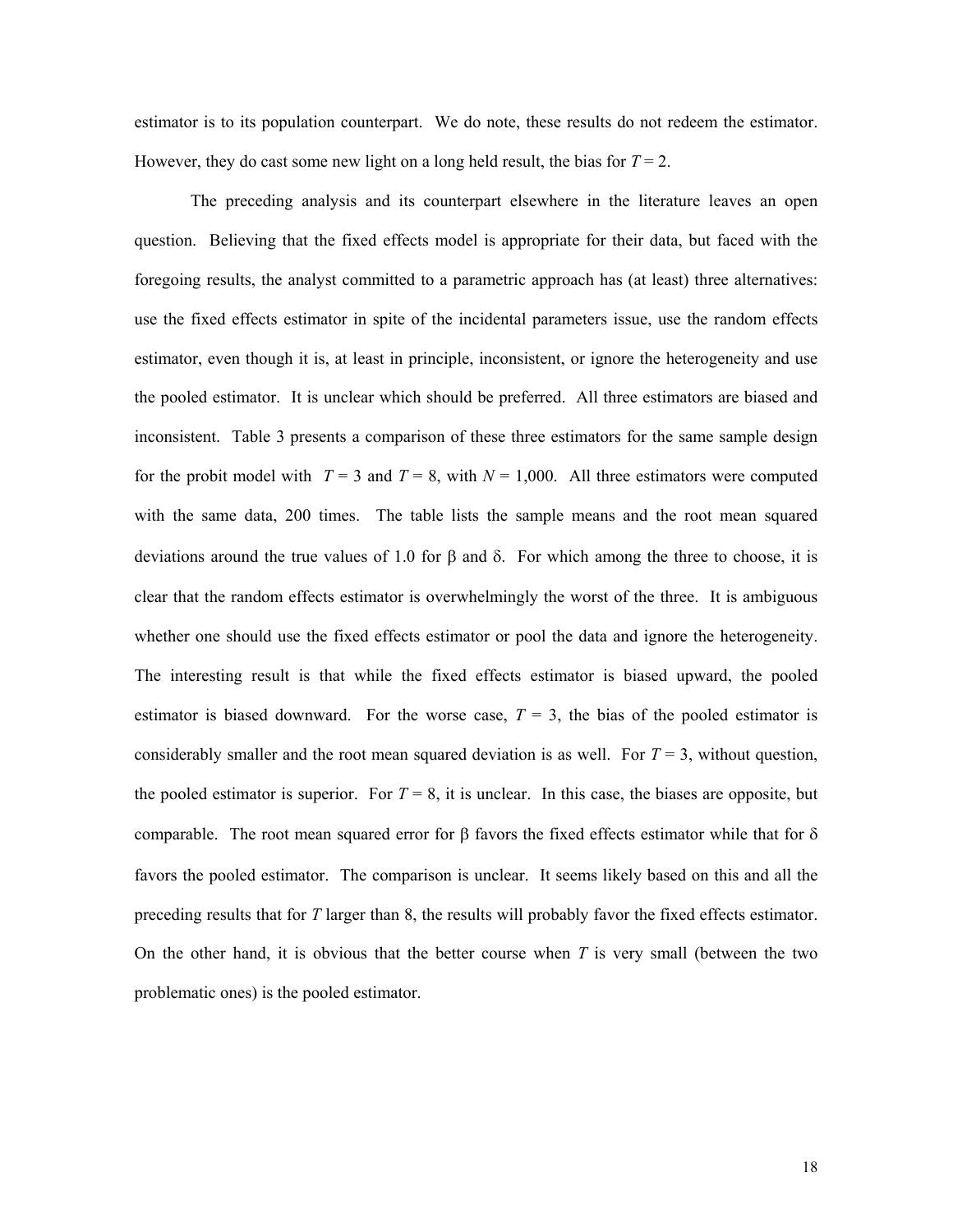|               | $T=3$ |             |       |             | $T = 8$ |             |       |             |
|---------------|-------|-------------|-------|-------------|---------|-------------|-------|-------------|
|               |       |             |       |             |         |             |       |             |
|               | Mean  | <b>RMSE</b> | Mean  | <b>RMSE</b> | Mean    | <b>RMSE</b> | Mean  | <b>RMSE</b> |
| <b>Pooled</b> | 0.953 | 0.671       | 0.655 | 0.349       | 0.797   | 0.204       | 0.604 | 0.397       |
| Random        | 0.415 | 0.588       | 2.629 | .634        | 0.249   | 0.752       | 2.286 | 1.288       |
| Fixed         | 1.868 | 0.909       | .769  | 0.839       | 1.332   | 0.340       | .236  | 0.262       |

**Table 3. Means and Root Mean Squared Deviations of Fixed Effects, Random Effects and Pooled Estimators for the Probit Model**

#### **3.2. The Tobit, Truncated Regression and Weibull Models**

The tobit model was simulated using the same experimental design, with replication

$$
y_{it} = \mathbf{1}[c_{it} > 0] \times c_{it}, c_{it} = w_{it} + \varepsilon_{it}.
$$

Table 4 presents the simulation results for the tobit model specified above. It appears that the tobit fixed effects estimator is not biased at all. The result is all the more noteworthy in that in each data set, roughly 40 - 50% of the observations are censored. If none of the observations were censored, this would be a linear regression model, and the resulting OLS estimator would be the consistent linear LSDV estimator. But, with roughly 40% of the observations censored, this is a quite unexpected result. However, the average of the 200 estimates of  $\sigma$  - the true value is also 1.0 shows that the incidental parameters problem shows up in a different place here. The estimated standard deviation is biased *downward*, though with a bias that does diminish substantially as *T* increases. This result is not innocuous. Consider estimating the marginal effects in the tobit model with these results. In general in the tobit model, for a continuous variable,  $\delta_k = \partial E[y_i|\mathbf{x}_i]/\partial x_{ik}$  $\beta_k \times \Phi(\beta' \mathbf{x}/\sigma)$  where  $\Phi(z)$  is the cdf of the standard normal distribution. This is frequently computed at the sample means of the data. Based on our experimental design, the overall means of the variables would be zero for  $\alpha_i$  and  $x_i$  and 0.5 for  $d_i$ . Therefore, the scale factor estimated, using the true values of the slope parameters as they are (apparently) estimated consistently, would be  $\Phi(0.5/\hat{\sigma})$ . The ratio of this value computed at the average estimate of  $\sigma$  to the value computed at  $\sigma$  = 1 [which would be  $\Phi(.5)$  = .6914] is given in the last row of the table, where it can be seen that for small *T*, there is some *upward* bias in the marginal effects, but far less than that in the discrete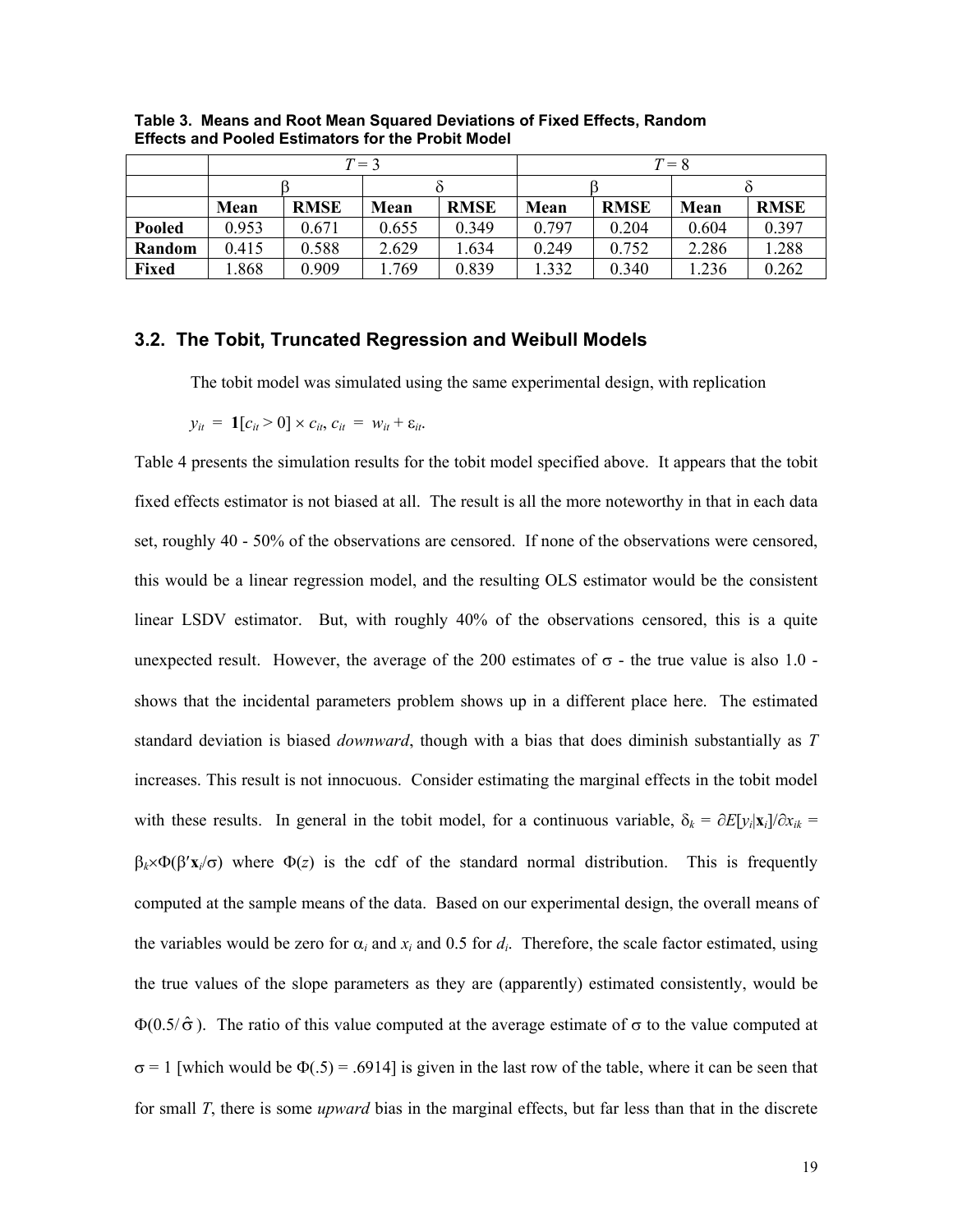choice models. On the other hand, at  $T = 8$  (Heckman's case), the tobit model appears to be essentially consistently estimated in spite of the incidental parameters issue. It is tempting to invoke Neyman and Scott's result mentioned earlier to explain this finding, but the censoring aspect of the model and the contradictory results below for the truncation model suggest that would be inappropriate.

|                                   | $T=2$ | $T=3$ | $T=5$ | $T=8$ | $T=10$ | $T=20$ |  |  |
|-----------------------------------|-------|-------|-------|-------|--------|--------|--|--|
| <b>Tobit Model</b>                |       |       |       |       |        |        |  |  |
| β                                 | 0.991 | 0.985 | 0.997 | 1,000 | 1.001  | 1.008  |  |  |
| $\delta$                          | 1.083 | 0.991 | 1.010 | 1.008 | 1.004  | 1.00   |  |  |
| $\sigma$                          | 0.644 | 0.768 | 0.864 | 0.914 | 0.928  | 0.964  |  |  |
| <b>Scale factor</b>               | 1.13  | 1.07  | 1.04  | 1.02  | 1.01   | 1.02   |  |  |
| <b>Truncated Regression Model</b> |       |       |       |       |        |        |  |  |
| β                                 | 0.892 | 0.921 | 0.955 | 0.967 | 0.971  | 0.986  |  |  |
| $\delta$                          | 0.740 | 0.839 | 0.888 | 0.934 | 0.944  | 0.973  |  |  |
| $\sigma$                          | 0.664 | 0.782 | 0.869 | 0.920 | 0.935  | 0.968  |  |  |
| <b>Scale factor</b>               | 1.033 | 1.021 | 1.006 | 1.004 | 1,0003 | 1.001  |  |  |
| Mar.Effect                        | 0.448 | 0.457 | 0.467 | 0.472 | 0.474  | 0.480  |  |  |
| <b>Weibull Duration Model</b>     |       |       |       |       |        |        |  |  |
| β                                 | 0.706 | 0.773 | 0.806 | 0.832 | 0.836  | 0.861  |  |  |
| $\delta$                          | 1.284 | 1.207 | 1.170 | 1.128 | 1.117  | 1.085  |  |  |
| σ                                 | 0.512 | 0.659 | 0.767 | 0.826 | 0.847  | 0.878  |  |  |

**Table 4. Means of Empirical Sampling Distributions, Tobit, Truncated Regression and Weibull Models***, N* **= 1000 Individuals Based on 200 Replications.** 

The truncated regression model is generated by the nonlimit observations in the censored regression setting. [See Hausman and Wise (1977).] Thus, for the simple case of lower truncation at zero (any other point, or upper truncation is a trivial modification of the model),

$$
y_{it}^* = \alpha_i + \beta x_{it} + \delta d_{it} + \varepsilon_{it}
$$

 $y_{it}$  =  $y_{it}$ <sup>\*</sup> if  $y_{it}$ <sup>\*</sup> > 0 and is unobserved otherwise.

The log likelihood for the truncated regression model is

$$
\log L = \sum_{i=1}^{N} \sum_{t=1}^{T} \left\{ \log \left[ \frac{1}{\sigma} \phi \left( \frac{y_{it} - \alpha_i - \beta x_{it} - \delta d_{it}}{\sigma} \right) \right] - \log \Phi \left[ \frac{\alpha_i + \beta x_{it} + \delta d_{it}}{\sigma} \right] \right\}.
$$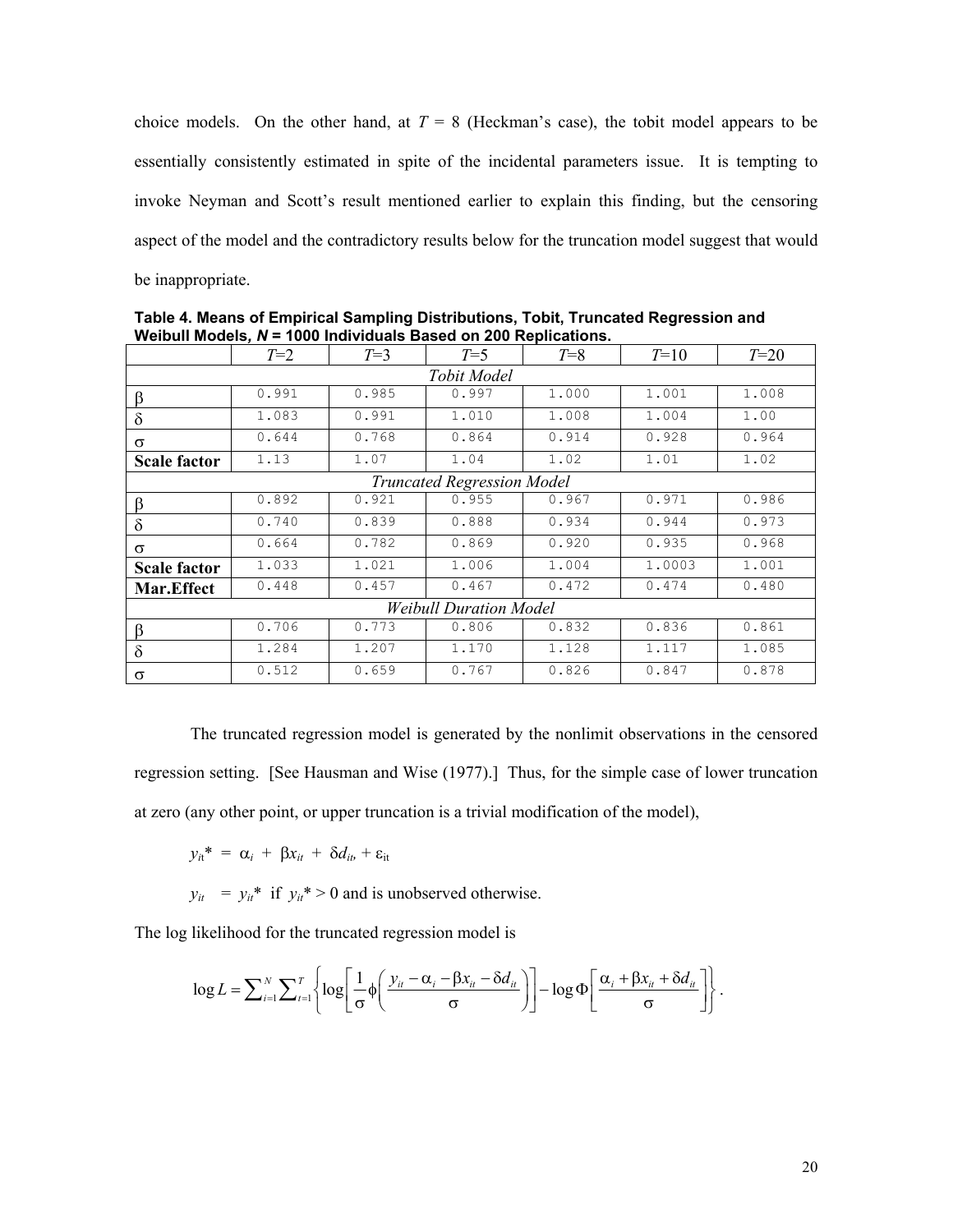Based on results already obtained, we can deduce how the MLE in this model is likely to behave. By adding and subtracting a term and using the symmetry of the normal distribution, the log likelihood function for the tobit model may be written

$$
\log L = \sum_{i,t,y>0} \log \left[ \frac{1}{\sigma} \phi \left( \frac{\varepsilon_{it}}{\sigma} \right) \right] + \sum_{i,t,y=0} \log \Phi \left( \frac{-\beta' \mathbf{x}_{it}}{\sigma} \right)
$$

$$
= \left\{ \sum_{i,t,y>0} \log \left[ \frac{1}{\sigma} \phi \left( \frac{\varepsilon_{it}}{\sigma} \right) \right] - \sum_{i,t,y>0} \log \Phi \left( \frac{\beta' \mathbf{x}_{it}}{\sigma} \right) \right\}
$$

$$
+ \left\{ \sum_{i,t,y=0} \log \Phi \left( \frac{-\beta' \mathbf{x}_{it}}{\sigma} \right) + \sum_{i,t,y>0} \log \Phi \left( \frac{\beta' \mathbf{x}_{it}}{\sigma} \right) \right\}
$$

The first line of the result is the log likelihood for a truncated regression model for the nonlimit observations. The second line is the log likelihood for the binary probit model. Since  $\sigma = 1$ (though the more general case produces the same result), we can see that since the tobit estimator of the slopes is unbiased, and the probit estimator is biased upward, we should expect the truncated regression estimator to be biased downward, toward zero. The results in Table 4 are consistent with this observation.

The simulations for the truncated regression model are produced using Geweke's (1986) suggested method,

$$
y_{it} = \alpha_i + \beta x_{it} + \delta d_{it} + \sigma \Phi^{-1} \{ u_{it} + (1 - u_{it}) \Phi[(\alpha_i + \beta x_{it} + \delta d_{it})/\sigma] \}
$$

where  $u_{it}$  is a draw from the standard uniform population. This one to one transformation produces a single draw from the truncated at zero normal distribution with mean  $\alpha_i + \beta x_{it} + \delta d_{it}$ , and standard σ. The conditional mean function in the truncated regression model is

$$
E[y_{it}|\alpha_i, x_{it}, d_{it}] = \alpha_i + \beta x_{it} + \delta d_{it} + \sigma \lambda [(\alpha_i + \beta x_{it} + \delta d_{it})/\sigma]
$$
  
=  $\alpha_i + \beta x_{it} + \delta d_{it} + \sigma \lambda_{it}$ 

where  $\lambda(z) = \phi(z)/\Phi(z)$ . For a continuous variable,  $x_{it}$ 

$$
\frac{\partial E[y_{it} | \alpha_i, x_{it}, d_{it}]}{\partial x_{it}} = \beta \left[ 1 - \lambda_{it} \left( \frac{\alpha_i + \beta x_{it} + \delta d_{it}}{\sigma} + \lambda_{it} \right) \right],
$$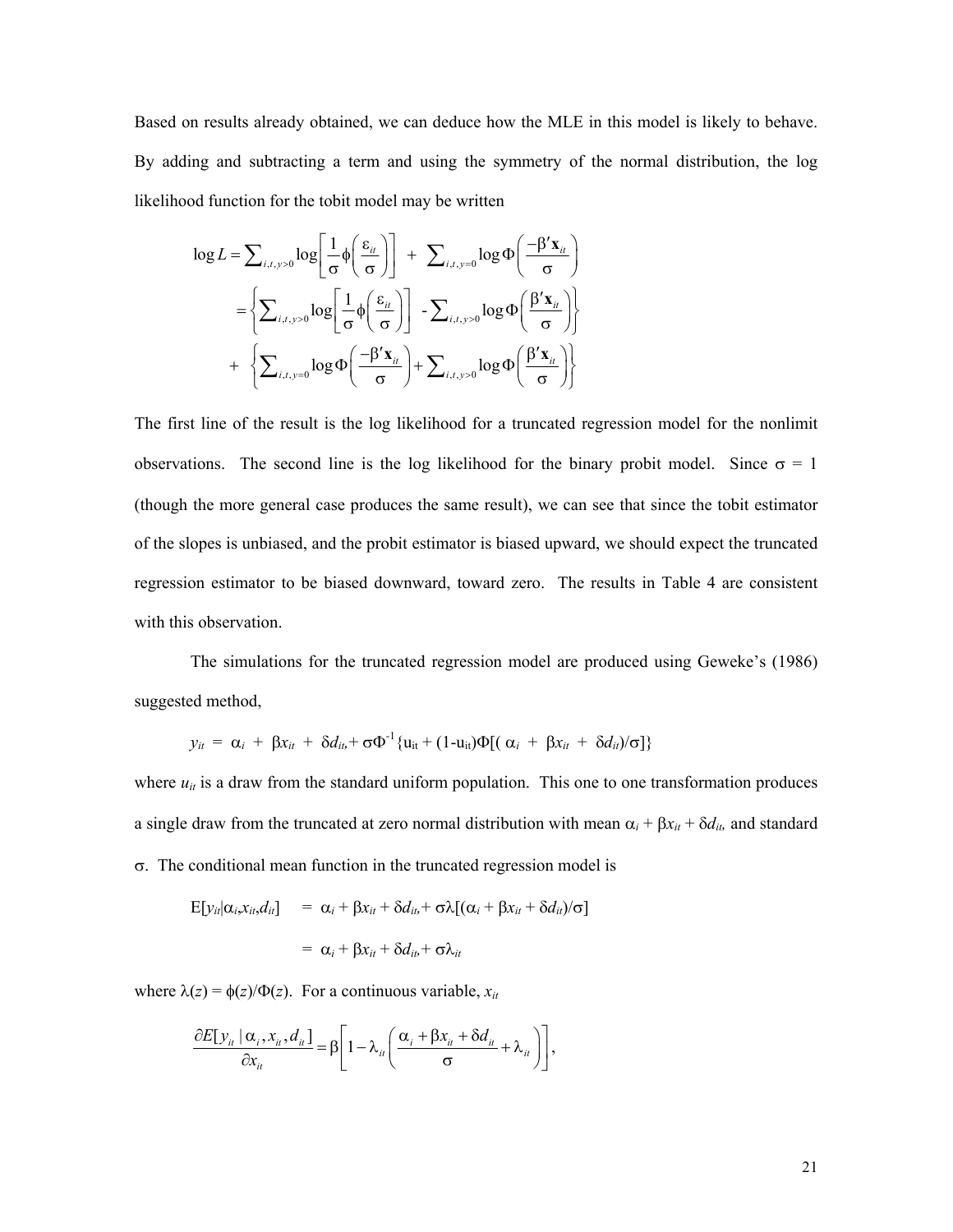so, for estimating partial effects, the necessary scale factor is the term in square brackets. [The term is bounded by zero and one. See, e.g., Maddala (1983) or Greene (2003, Section 22.2.3).] Once again, the 'true' value would depend on the data. Repeating the logic used for the tobit model, we evaluated this at the true values of  $\alpha_i = x_{it} = 0$  and  $\delta d_{it} = 1(0.5)$  with  $\sigma = 1$ , so that our population value is 0.4862. The sample estimates would be based on  $\hat{\delta}(.5)/\hat{\sigma}$ . As before, the scale factor in the table displays the average scale factor divided by the true value as well as the estimated marginal effect, now the scale factor times the estimated coefficient. Though the coefficients and the estimated standard deviation in this model are noticeably biased, the effects are largely offsetting in the marginal effects, which are quite close to the true value for all sample sizes.

Several panel data duration models have been analyzed in this setting as well. Chamberlain (1985) analyzed the Weibull and gamma models and showed how the fixed effects could be conditioned out of the models by analyzing  $log(y_i/y_i)$ . Using Kalbfleisch and Prentice's (1980) formulation of the model, we have the survival function

$$
S(y_{it}|\alpha_i,x_{it},d_{it}) = \exp[-(\lambda_{it}y_{it})^p], \lambda_{it} = \exp[-(\alpha_i + \beta x_{it} + \delta d_{it})], p = 1/\sigma
$$

and hazard function

l

$$
h(y_{it}|\alpha_i,x_{it},d_{it}) = \lambda_{it}p(\lambda_{it}y_{it})^{p-1}.
$$

Duration data are often censored. Let  $Q_{it} = 1$  if the observation is 'complete' and  $Q_{it} = 0$  if the observation is censored. Then, the log likelihood function is

$$
\text{log}L = \sum_{i,t} \left[ \log S(y_{ii} \mid \alpha_i, x_{it}, d_{it}) + Q_{it} \log h(y_{it} \mid \alpha_i, x_{it}, d_{it}) \right]
$$

Replications for the simulations are drawn by inverting the survival function to produce draws

$$
\log y_{it} = \alpha_i + \beta x_{it} + \delta d_{it} + \sigma \log(-\log(1 - u_{it})).
$$

<span id="page-21-0"></span><sup>&</sup>lt;sup>10</sup> This form reparameterizes both Chamberlain's and Lancaster's description of the model. In the former, Chamberlain has dropped the log of the scale parameter from the log of the hazard, but nothing is lost if it is simply absorbed into the fixed effect.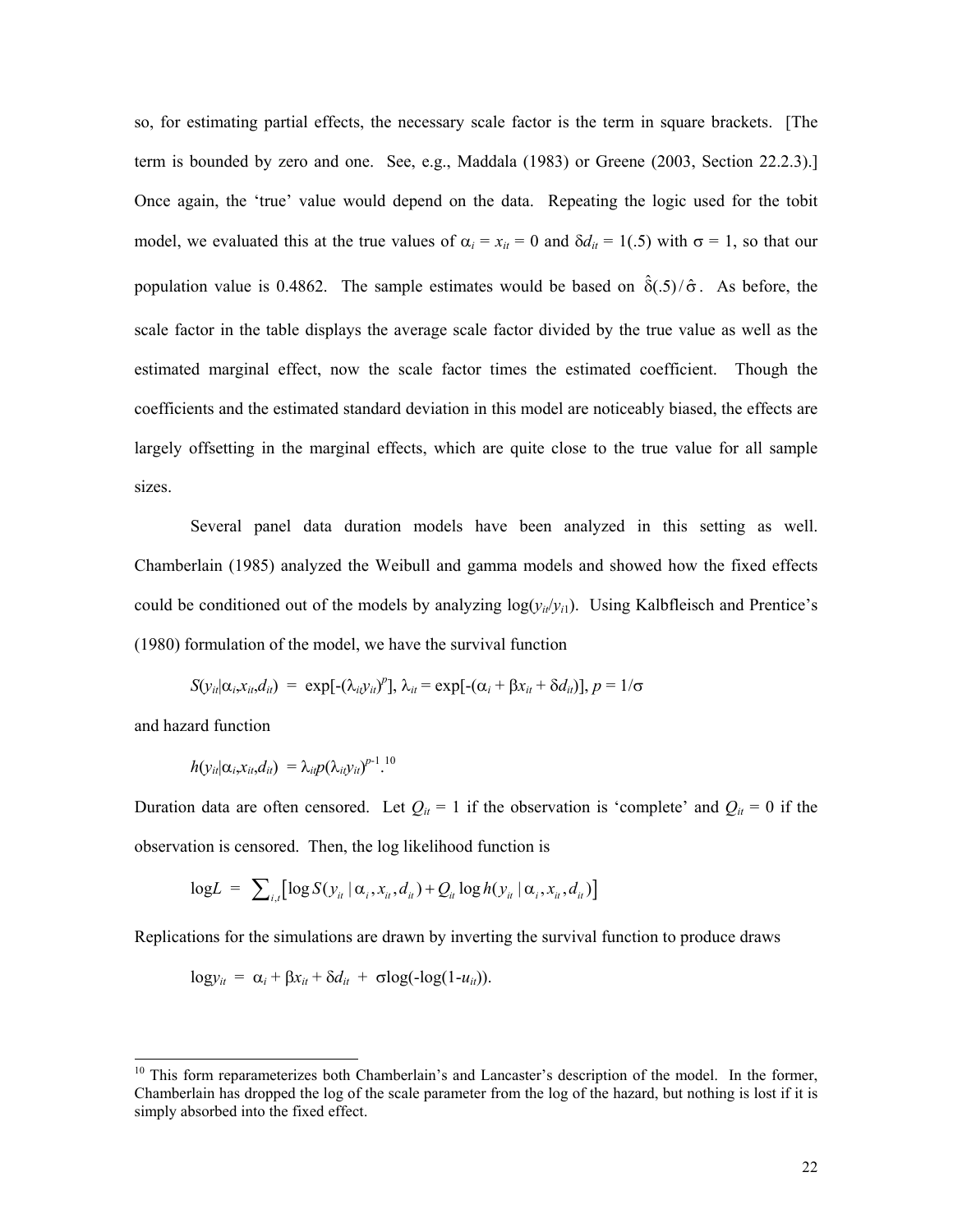Observations on  $\log y_i$  were censored at 3. Once again, all three structural parameters of the model are equal to 1.0. Table 4 presents the estimates for the Weibull model with censored data. In this instance, the two estimators of β and δ are converging to their population values from different directions, β from below and δ from above. As in the tobit case, the estimator of  $\sigma$  is attenuated.<sup>11</sup> These results for the slopes are actually contradictory if we view the Weibull model with censoring as a distributional alternative to the tobit model. Evidently, the structure is more complicated than that.

These findings highlight two results. First, it is clear that the results for the binary choice models do not carry over to these continuous choice models. Indeed, there is no persistent pattern whether the estimator is biased upward or downward, or at all in these settings. Where there is a finite sample bias, it appears to be much smaller than for the probit and logit estimators. Second, they suggest the ambiguity of focusing on the slope coefficients in estimation of these models. One might be tempted to conclude that the fixed effects estimator is unbiased in the tobit setting - by dint of only the coefficients, it appears to be. But, when the slopes of the model are computed, the force of the small sample bias is exerted on the results through the disturbance standard deviation. Third, however, the results in Table 4 suggest that the conventional wisdom on the fixed effects estimator, which has been driven by the binary choice models, might be too pessimistic. With *T* equal to only 5, the estimators appears to be only slightly affected by the incidental parameters problem. Even at  $T = 3$ , the 7% upward bias in the marginal effects in the tobit model is likely to be well within the range of the sampling variability of the estimated parameter.

l

<span id="page-22-0"></span><sup>&</sup>lt;sup>11</sup> Lancaster (2000, p. 397) states "the estimate for  $\theta$  converging to a number less than the true value." In his formulation, θ is 1/σ for the formulation above, so our results are not consistent with his assertion. The text seems to suggest Chamberlain as the source of the claim, but Chamberlain does not discuss the issue, so this inconsistency is unresolved.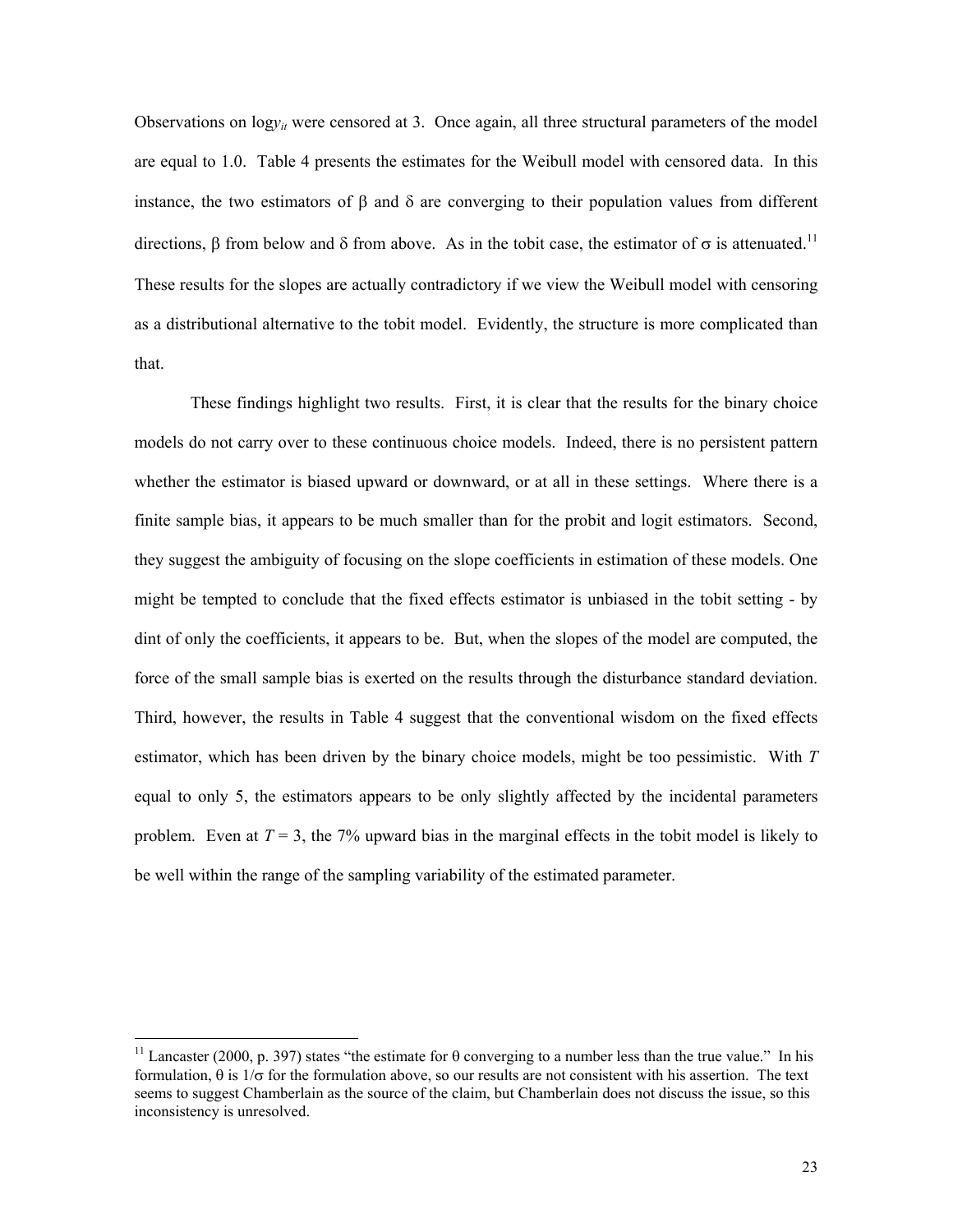### **3.3. Estimated Standard Errors**

In all the cases examined, a central issue is the extra variation induced in the parameter estimators by the presence of the inconsistent fixed effect estimators. Since the estimator, itself, is inconsistent, one should expect distortions in estimators of the asymptotic covariance matrix. Table 5 lists, for each model, the estimated asymptotic standard errors computed using the estimated second derivatives matrix and the empirical standard deviation based on the 200 replications in the simulation, using the  $N = 1000$ ,  $T = 8$  group of estimators. The 'analytic' estimator is obtained by averaging the 200 estimated asymptotic standard errors. The empirical estimator is the sample standard deviation of the 200 estimates obtained in the simulation. The latter should give a more accurate assessment of the sampling variation of the estimator while the former is, itself, an estimator which is affected by the incidental parameters problem. There is clearly some downward bias in almost all the estimated standard errors. The implication is that as a general result, test statistics such as the Wald statistics (*t* ratios) will tend to be too large when based on the analytic estimator of the asymptotic variance – estimates are biased upward and standard errors are biased downward. The last two columns in the table give the percentage by which the diagonals of the inverse of the Hessian underestimate the sampling variance of the estimator.

|                       | Analytic |        |        | <b>Empirical</b> | % Underestimate |  |
|-----------------------|----------|--------|--------|------------------|-----------------|--|
| <b>Model</b>          |          | δ      |        | δ                | $\delta$        |  |
| Probit                | 0.2234   | 0.3008 | 0.2606 | 0.3254           | 14.0<br>7.6     |  |
| Logit                 | 0.2324   | 0.3697 | 0.2627 | 0.4312           | 11.5<br>14.3    |  |
| <b>Ordered Probit</b> | 0.1281   | 0.2088 | 0.1487 | 0.2392           | 12.7<br>13.9    |  |
| <b>Tobit</b>          | 0.0692   | 0.1296 | 0.0800 | 0.1386           | 13.5<br>6.5     |  |
| <b>Truncation</b>     | 0.0242   | 0.0476 | 0.0265 | 0.0431           | $-10.4$<br>8.7  |  |
| Weibull               | 0.0175   | 0.0350 | 0.0181 | 0.0375           | 3.3<br>6.7      |  |

**Table 5. Estimated Standard Errors and Sample Standard Deviations of Sample Estimates**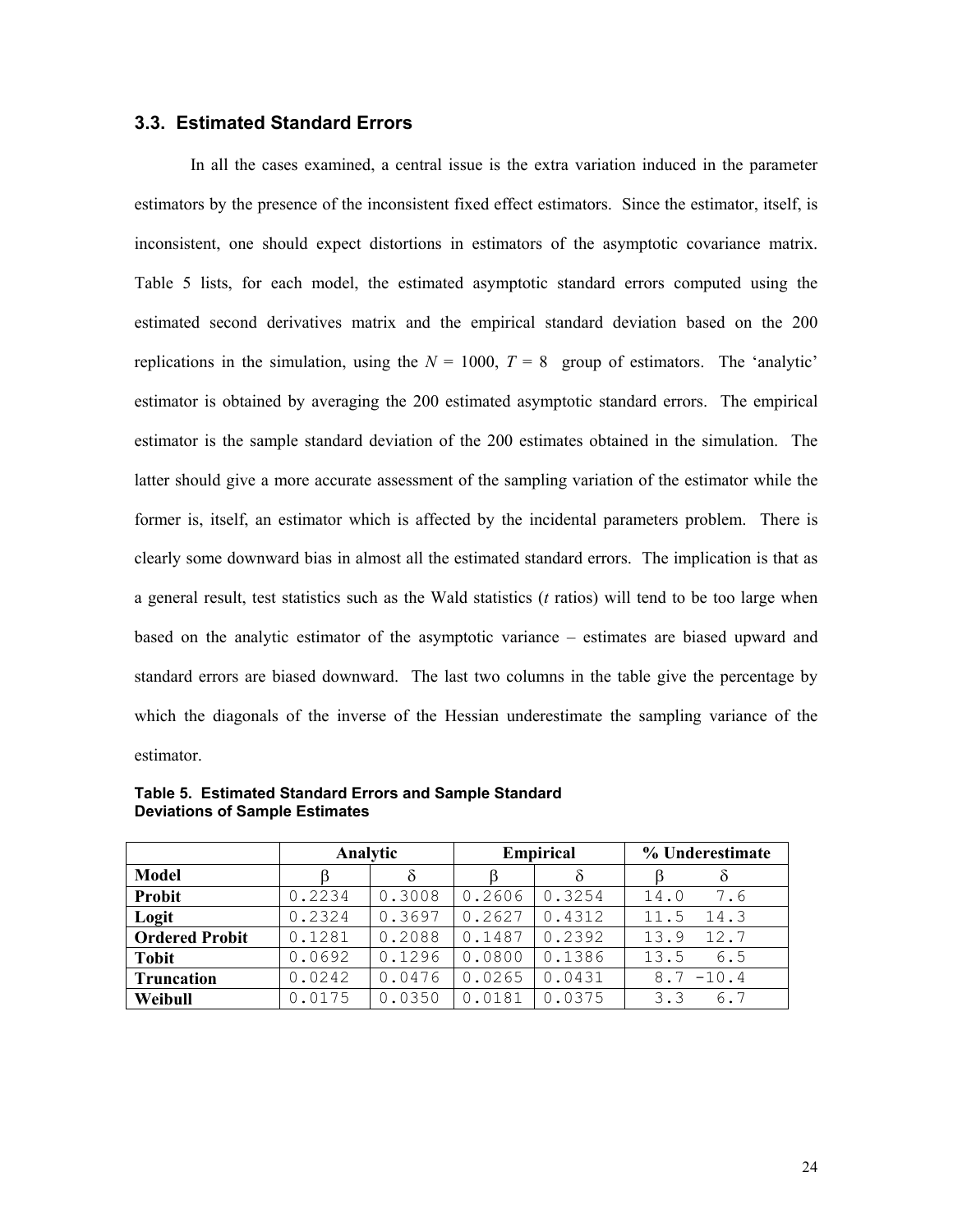#### **3.4. Consistency and Relative Inefficiency in the Tobit Model**

We consider, finally, the relative (in)efficiency of the estimator in a model in which there appears to be little or no bias in the coefficient estimator, the tobit model. The model is respecified as

$$
y_{ii}^* = \alpha + \beta x_{it} + \delta d_{it} + \varepsilon_{it}, \alpha = 0, \beta = 1, \delta = 1, \sigma = 1, \varepsilon_{it} \sim N[0, \sigma^2],
$$
  

$$
y_{it} = 1(y_{it}^* > 0)y_{it}^*
$$

Thus, the true constant terms are all equal to each other and equal zero. In this setting, the maximum likelihood estimator should enjoy a decided advantage over the fixed effects estimator. Table 6 below lists the ratio of the empirical variances of the two estimators of β for values of *N* of 50, 100, 250, 500, 1,000 and 3,000 and *T* = 2, 3, 5, 8, 10, and 20. (The results for estimation of δ are quite similar and are omitted for brevity.) As before, each configuration is replicated 200 times using the same sample design as employed earlier. The table gives the ratio of the sample variances of the 200 observations on each estimator. (The bias in the analytic standard errors examined in the preceding section is thereby avoided.) The table contains several surprising results. First, given the number of superfluous parameters that are folded into the mix, the relative inefficiency of the fixed effects maximum likelihood estimator is surprisingly small. With  $T = 8$ and  $N = 100$  (Heckman's case), the estimated standard deviation of the fixed effects estimator exceeds that of the MLE by only about 10%. What is more surprising, however, is the behavior of the ratio as *N* increases. If the fixed effects estimator is inconsistent, while by the usual results for maximum likelihood estimation, the MLE is consistent, then as *N* increases, this ratio should be increasing. If the asymptotic variance of the MLE is converging to zero and the counterpart for the fixed effects estimator is not, this ratio should be diverging. With the exception of the apparently special case of  $T = 2$ , it is not - it is relatively fixed, then falling for the larger values of *N*. It is, therefore, unclear what is meant by "inconsistency," at least in the setting of the tobit model. The estimator is unbiased and apparently its sampling variance is declining to that of the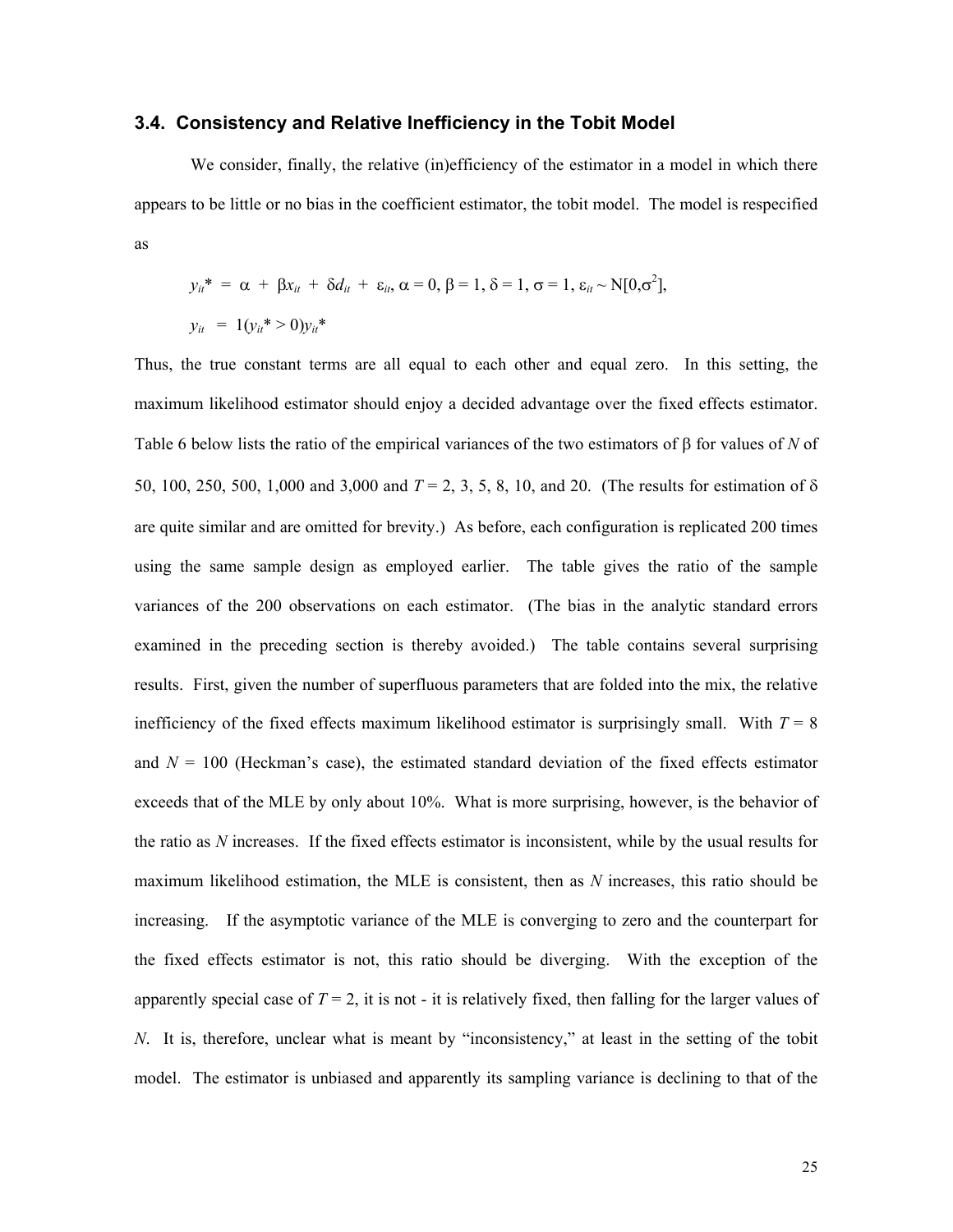constrained MLE and, as a consequence, is declining absolutely as well! We note a third point not pursued here. A considerable amount of research has been done to divine estimators for this model that bypass the (now ambiguous) incidental parameters problem. It would be useful to see if there is a practical payoff, that is, how the variation in a semiparametric estimator would compare to the maximum likelihood fixed effects estimator. (The robustness of the semiparametric formulations to, e.g., nonnormality of the underlying distribution or to heteroscedasticity is duly noted. Indeed, it might be useful to measure the behavior of the 'robust' estimator against the maximum likelihood estimator in the presence of the failures of the narrow assumptions.)

**Table 6. Ratio of Sample Variances of Fixed Effects and Maximum Likelihood of Estimates of** β

|             | $T=2$ | $T=3$ | $T=5$ | $T=8$ | $T=10$ | $T=20$ |
|-------------|-------|-------|-------|-------|--------|--------|
| $N = 50$    | 1.80  | 1.62  | 1.30  | 1.24  | 1.17   | 1.03   |
| $N = 100$   | 2.26  | 1.55  | 1.35  | 1.20  | 1.16   | 1.11   |
| $N = 250$   | 2.27  | 1.84  | 1.40  | 1.22  | 1.15   | 1.05   |
| $N = 500$   | 2.58  | 1.81  | 1.32  | 1.22  | 1.11   | 1.04   |
| $N=1,000$   | 2.67  | 1.39  | 1.15  | 1.14  | 1.09   | 1.02   |
| $N = 3,000$ | 2.30  | 1.34  | 1.16  | 1.13  | 1.04   | 1.00   |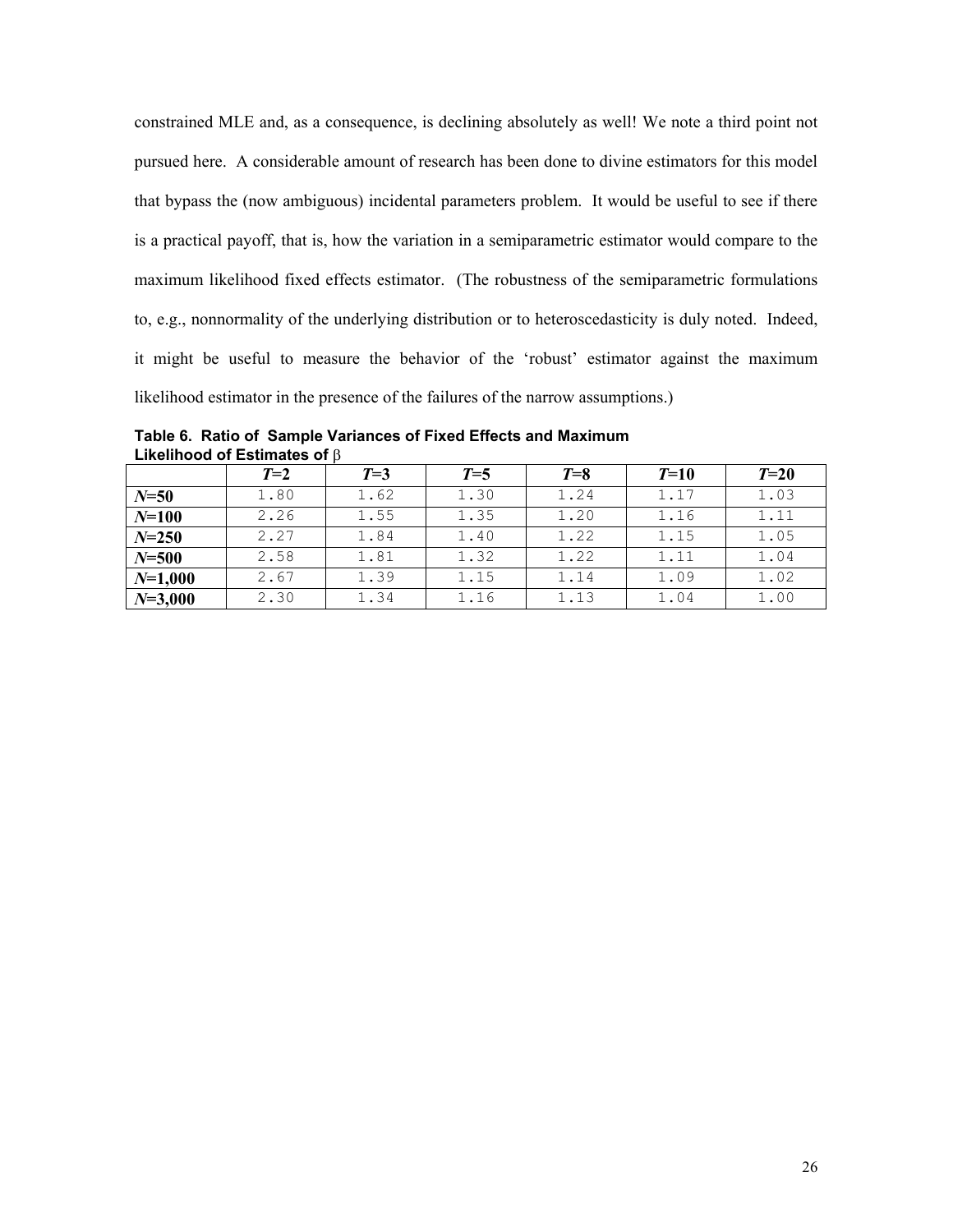## **4. Conclusions**

The Monte Carlo results obtained here suggest a number of conclusions. As widely believed, the fixed effects estimator shows a large finite sample bias in discrete choice models when *T* is very small. The general results for the probit and logit models are mimicked by the ordered probit model. The bias is persistent, but it does drop off rapidly as *T* increases to 3 and more. Heckman's widely cited result for the probit model appears to be incorrect, however. The discrepancy does not appear to be a function of the mechanism used to generate the exogenous variables. Heckman used Nerlove's (1971) dynamic model whereas we used essentially a random cross section. Results were similar for the two cases. The extreme result usually cited for the binary choice model with  $T = 2$  may itself be a bit of an exaggeration. The marginal effects in these models are overestimated by a factor closer to 50%. A result which has not been considered previously is the incidental parameters effect on estimates of the standard errors of the maximum likelihood estimators. We find that while the coefficients are uniformly overestimated, the asymptotic variances are generally underestimated.

Models with mixed and continuous dependent variables behave quite differently from the discrete choice models. Overall, where there are biases in the estimates, they are much smaller than in the discrete choice models. The estimator shows essentially no bias in the slope estimators of the tobit model. But, the small sample bias appears to show up in the estimate of the disturbance variance. This bias would be transmitted to estimates of marginal effects. However, this bias appears to be small if *T* is 5 or more. The truncated regression and Weibull models are contradictory, and make it clear that the direction of bias in the fixed effects model is model specific. It is downward in the truncated regression and in either direction in the Weibull model.

We also considered the behavior of the fixed effects estimator measured against the consistent and fully efficient maximum likelihood estimator in the tobit model. Here the results are quite surprising. First, there is little question that the fixed effects estimator of the location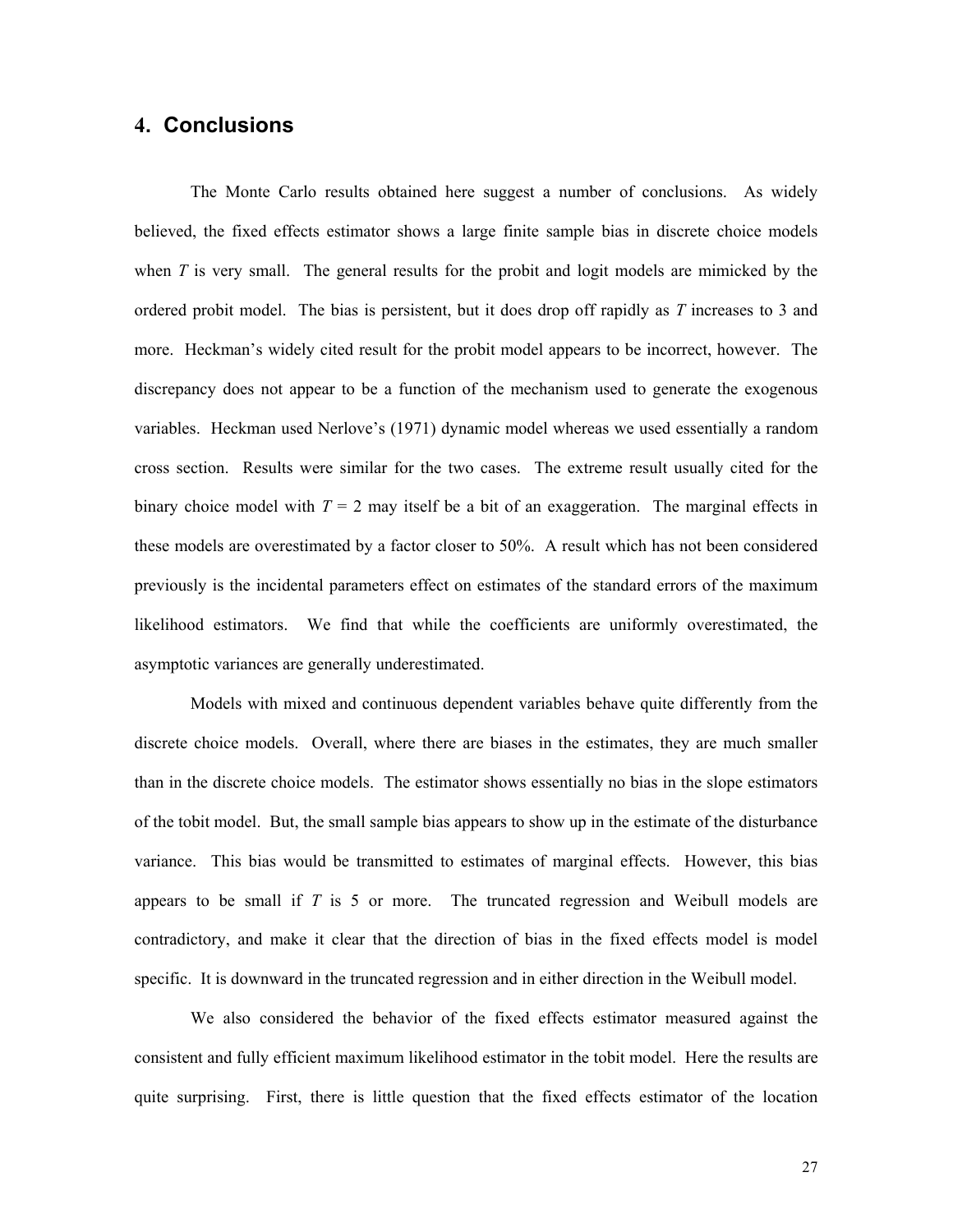coefficients in the model (β) display no significant bias. When we compare the asymptotic variances of the two estimators the results suggest first, that relatively little efficiency loss is occurring. Second, surprisingly, the relative variance of the fixed effects estimator is not increasing as one might expect; it is *decreasing* as a function of *N*. The description of the fixed effects estimator as "inconsistent of order 1/T" at the very best, is misleading in this context; at worst, it is incorrect. The results certainly seem to suggest that for this model, the fixed effects estimator does converge to its expectation. This is a puzzling and anomalous result. Finally, we submit that it remains to consider what would result from a like comparison of recently developed semiparametric estimators of the same parameters that have been proposed to avoid estimation of the fixed effects coefficients.

The received studies of the fixed effects estimator have focused intensively and exclusively on the probit and logit binary choice models. The technology exists to estimate fixed effects models in many other settings. Given the availability of high quality panel data sets, there should be substantial payoff to further scrutiny of this useful model in settings other than the binary choice models. The question does remain, should one use this technique? It obviously depends on *T* and the model in question. The reflexive negative reaction, however, because it 'biased and inconsistent' neglects a number of considerations, and might be ill advised if the alternative is a random effects approach or a semiparametric approach which sacrifices most of the interesting content of the analysis in the interest of robustness. The preceding suggests that some further research on the subject would be useful. Lancaster (2000, fn 18) notes "The fact that the inconsistency of ML in these models [Neyman and Scott's simple regression models] is rather trivial has been unfortunate since it has, I think, obscured the general pervasiveness and difficulty of the incidental parameters problem in econometric models." The results obtained here are offered in strong support of his assertion.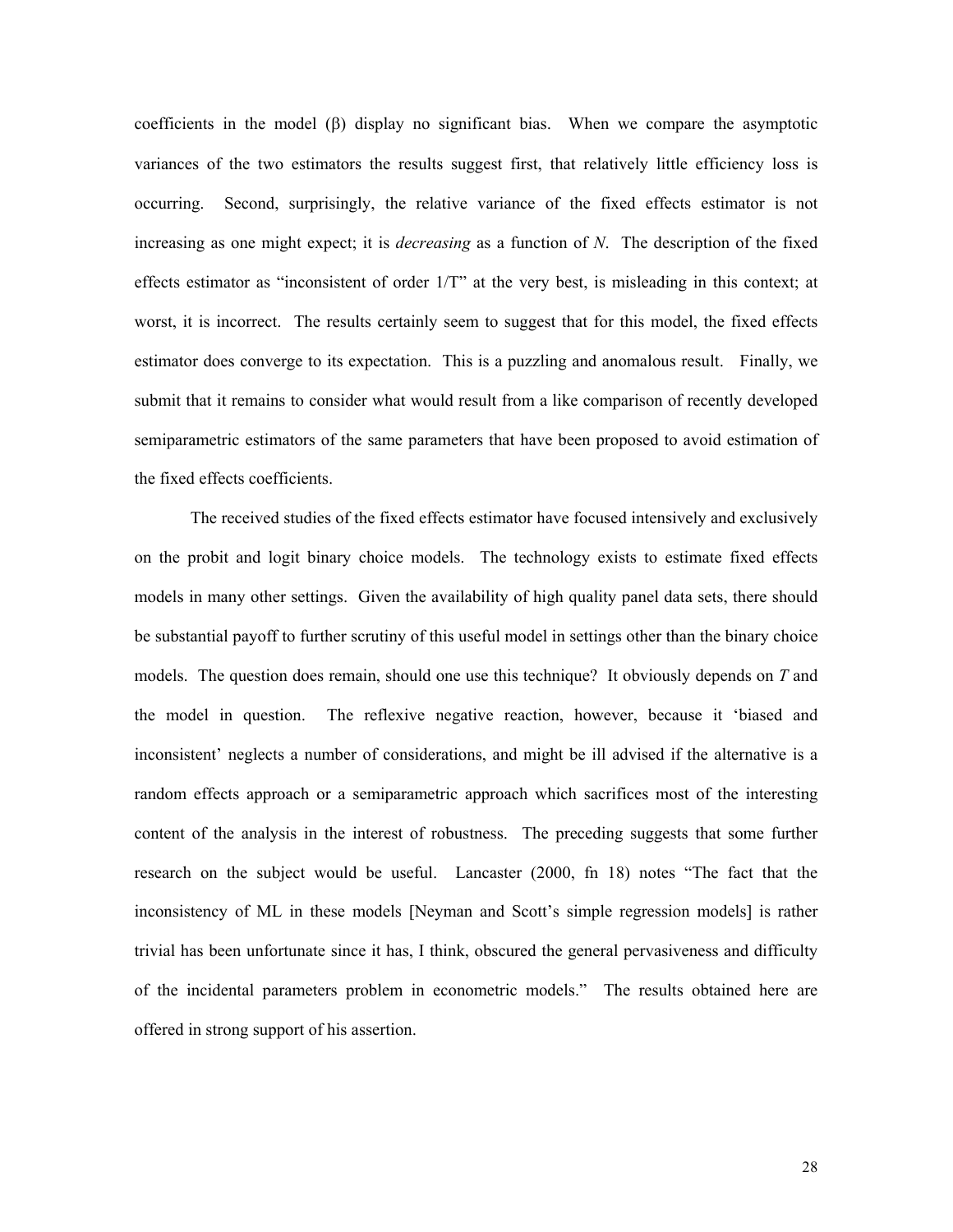## **References**

- Abrevaya, J., "The Equivalence of Two Estimators of the Fixed Effects Logit Model," *Economics Letters* 55, 1, 1997, pp. 41-44.
- Ahn, S. and P. Schmidt, "Efficient Estimation of Models for Dynamic Panel Data," *Journal of Econometrics,* 68, 1995, pp. 3-38.
- Allison, P., "Problems with the Fixed-Effects Negative Binomial Models," Manuscript, Department of Sociology, University of Pennsylvania, 2000.
- Andersen, E., *Conditional Inference and Models for Measuring.* Mentalhygiejnisk Forsknings Institut: Copenhagen, 1973.
- Arellano, M. and S. Bond. , "Some Tests of Specification for Panel Data: Monte Carlo Evidence and an Application to Employment Equations. *Review of Economic Studies* 58, 1991, pp. 277-297.
- Arellano, M. and O. Bover, "Another Look at the Instrumental Variable Estimation of Error Components Models. *Journal of Econometrics* 68, 1995, pp.29-51.
- Arellano, M. and B. Honore, "Panel Data Models: Some Recent Developments," in E. Leamer and J. Heckman, eds., *Handbook of Econometrics, Volume 5*, Amsterdam, North Holland, 2001, pp. 3229- 3296.
- Baltagi, B., *Econometric Analysis of Panel Data, 2nd ed.*, New York, John Wiley and Sons, 2000.
- Berry, S., J. Levinsohn and A. Pakes, "Automobile Prices in Market Equilibrium," *Econometrica*, 63, 1995, pp. 841-889.
- Blundell, R., R. Griffith and F. Windmeijer, "Individual Effects and Dynamics in Count Data Models," Journal of Econometrics, 108, 1, 2002, pp. 113-131.
- Borjas, G. and G. Sueyoshi, "A Two-Stage Estimator for Probit Models with Structural Group Effects," *Journal of Econometrics*, 64, 1/2, 1994, pp. 165-182.
- Cameron, C. and P. Trivedi, *Regression Analysis of Count Data*, New York, Cambridge University Press, 1998.
- Cerro, J., "Estimating Dynamic Panel Data Discrete Choice Models with Fixed Effects," Manuscript, CEMFI, 2002.
- Chamberlain, G., "Analysis of Covariance with Qualitative Data," *Review of Economic Studies* 47, 1980, pp. 225-238.
- Chamberlain, G., "Heterogeneity, Omitted Variable Bias, and Duration Dependence," Heckman, J. and B. Singer (eds.), *Longitudinal Analysis of Labor Market Data,* Cambridge, Cambridge University Press, 1985.
- Charlier, C., B. Melenberg and A. van Soest, "A Smoothed Maximum Score Estimator for the Binary Choice Panel Data Model and an Application to Labor Force Participation," *Statistica Neerlandica*, 49, 1995, pp. 324-342.
- Chen, X., J. Heckman and E. Vytlacil, "Identification and Root-N Efficient Estimation of Semiparametric Panel Data Models with Binary Dependent Variables and a Latent Factor," Manuscript, Department of Economics, University of Chicago, 1999.
- Econometric Software, Inc., *LIMDEP, Version 8.0*, Plainview, New York, Econometric Software, 2003.
- Geweke, J., "Exact Inference in the Inequality Constrained Normal Linear Regression Model," *Journal of Applied Econometrics*, 2, 1986, pp. 127-142.
- Greene, W., "Fixed and Random Effects in Stochastic Frontier Models," Working Paper #02-16, Department of Economics, Stern School of Business, New York University, 2002.
- Greene, W., *Econometric Analysis*, *5th ed*. Prentice Hall, Englewood Cliffs, 2003
- Hall, R., "A General Framework for Time Series Cross Section Estimation, *Annales de l'INSEE*, 30/31, 1978, pp. 177-202.
- Hahn, J., "The Information Bound of a Dynamic Panel Logit Model with Fixed Effects," *Econometric Theory*, 17, 2001, pp. 913-932.
- Hausman, J., B. Hall and Z. Griliches, "Econometric Models for Count Data with an Application to the Patents - R&D Relationship," *Econometrica* 52, 1984, pp. 909-938.
- Hausman, J. and D. Wise, "Social Experimentation, Truncated Distributions, and Efficient Estimation," Econometrica, 45, 1977, pp. 919-938.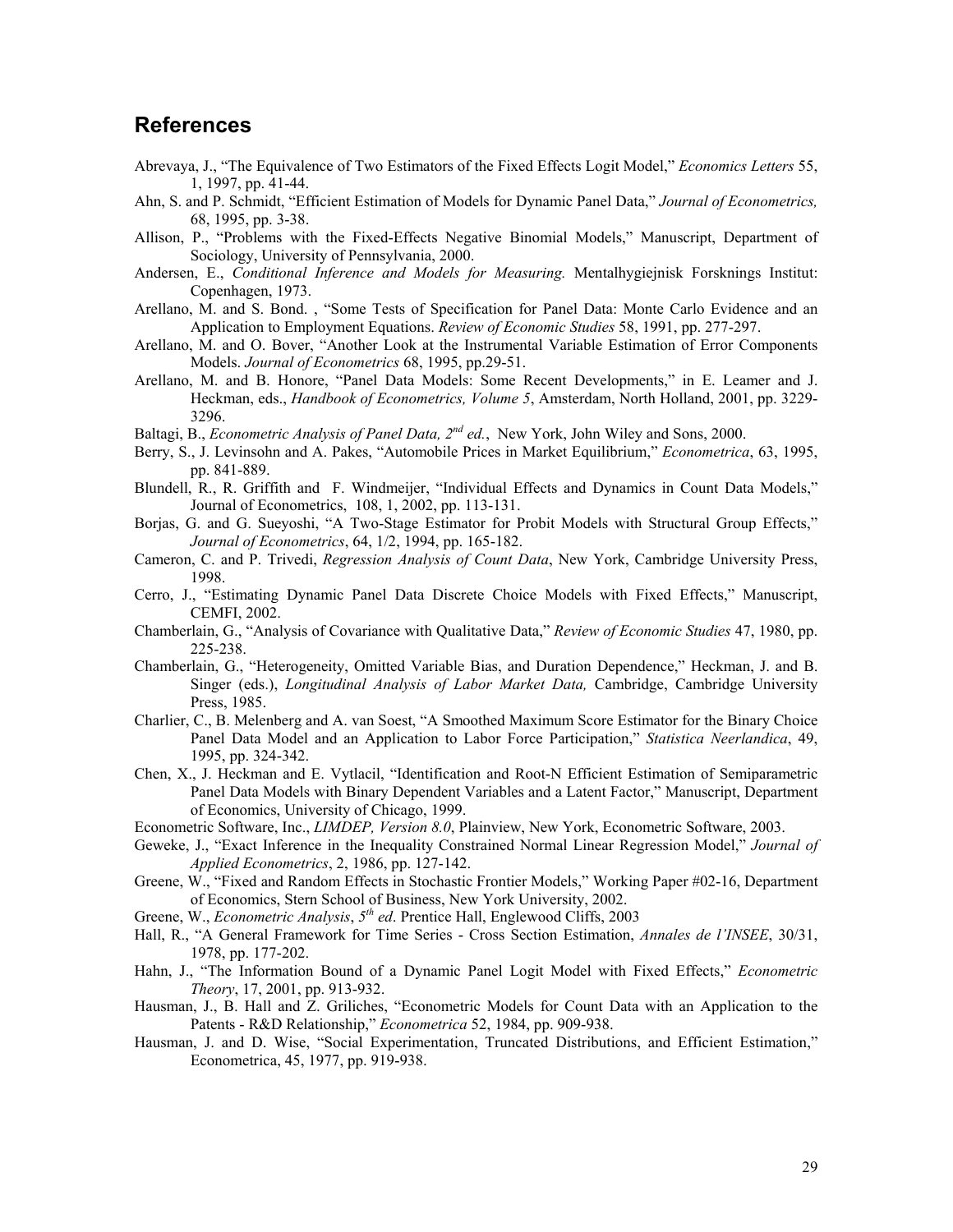- Heckman, J., "Simple Statistical Models for Discrete Panel Data Developed and Applied to Tests of the Hypothesis of True State Dependence Against the Hypothesis of Spurious State Dependence," *Annales de l'INSEE*, 30/31, 1978, pp. 227-269.
- Heckman, J., "The Incidental Parameters Problem and the Problem of Initial Conditions in Estimating a Discrete Time - Discrete Data Stochastic Process," in *Structural Analysis of Discrete Data with Econometric Applications*, Manski, C. and McFadden D. (eds.), Cambridge, MIT Press, 1981a.
- Heckman, J., "Statistical Models for Discrete Panel Data. In *Structural Analysis of Discrete Data with Econometric Applications*, Manski, C. and McFadden D. (eds.), Cambridge MIT Press., 1981b.
- Heckman, J. and T. MaCurdy, "A Life Cycle Model of Female Labor Supply," *Review of Economic Studies* 47, 1981, pp.247-283.
- Honore, B. and T. Kyriazidou., "Panel Data Discrete Choice Models with Lagged Dependent Variables," *Econometrica* 68, 4, 2000, pp. 839-874.
- Honore, B. and A. Lewbel, "Semiparametric Binary Choice Panel Data Models without Strictly Exogenous Regressors," *Econometrica*, 70, 2002, pp. 2053-2063.
- Hsiao, C. "Logit and Probit Models. In *The Econometrics of Panel Data: Handbook of Theory and Applications, Second Revised Edition,* Matyas, L. and Sevestre, P. (eds.), Dordrecht, Kluwer Academic Publishers, 1996.
- Kalbfleisch, J. and R. Prentice, *The Statistical Analysis of Failure Time Data*, New York, John Wiley and Sons, 1980.
- Katz, E., "Bias in Conditional and Unconditional Fixed Effects Logit Estimation," *Political Analysis*, 9, 4, 2001, pp. 379-384.
- Krailo, M. and M. Pike., "Conditional Multivariate Logistic Analysis of Stratified Case Control Studies," *Applied Statistics* 44, 1984, pp.95-103.
- Laisney, F. and M. Lechner, "Almost Consistent Estimation of Panel Probit Models with 'Small' Fixed Effects," University of St. Gallen, Department of Economics, Working Paper 2002-15, 2002.
- Lancaster, T., "Panel Binary Choice with Fixed Effects," Manuscript, Department of Economics, Brown University, 1999.
- Lancaster, T. 2000. The incidental parameters problem since 1948. *Journal of Econometrics*, 95: 391-414.
- Magnac, T., "Binary Variables and Fixed Effects: Generalizing the Conditional Logit Model," manuscript, INRA and CREST, Paris, 2002.
- Maddala, G., *Limited Dependent and Qualitative Variables in Economet*rics, Cambridge University Press, New York, 1983.
- Maddala, G., "Limited Dependent Variable Models Using Panel Data. *Journal of Human Resources*, 22, 1987, pp. 307-338.
- Manski, C., "Semiparametric Analysis of Random Effects Linear Models from Binary Panel Data," *Econometrica*, 55, 1987, pp. 357-362.
- Nerlove, M., "Further Evidence on the Estimation of Dynamic Economic Relations from a Time Series of Cross Sections., *Econometrica* 39, 1971, pp. 359-382.
- Neyman, J. and E. Scott., "Consistent Estimates Based on Partially Consistent Observations," *Econometrica*, 16, 1948, pp. 1-32.
- Munkin, M. and P. Trivedi., "Econometric Analysis of a Self Selection Model with Multiple Outcomes Using Simulation Based Estimation: An Application to the Demand for Health Care," Manuscript, Department of Economics, Indiana University, 2000.
- Orme, C., Two-Step Inference in Dynamic Non-Linear Panel Data Models," Manuscript, School of Economic Studies, University of Manchester, 1999.
- Petrin, A. and K. Train, "Omitted Product Attributes in Discrete Choice Models," Manuscript, Department of Economics, University of California, Berkeley, August, 2002.
- Polachek, S. and B. Yoon, "Estimating a Two-Tiered Earnings Function," Working Paper, Department of Economics, State University of New York, Binghamton, 1994.
- Polachek, S. and B.Yoon, "Panel Estimates of a Two-Tiered Earnings Frontier," *Journal of Applied Econometrics*, 11, 1996, pp. 169-178.
- Prentice, R. and L. Gloeckler., "Regression Analysis of Grouped Survival Data with Application to Breast Cancer Data," *Biometrics*, 34, 1978, pp. 57-67.
- Rao, C., *Linear Statistical Inference and Its Application*, New York, John Wiley and Sons, 1973.